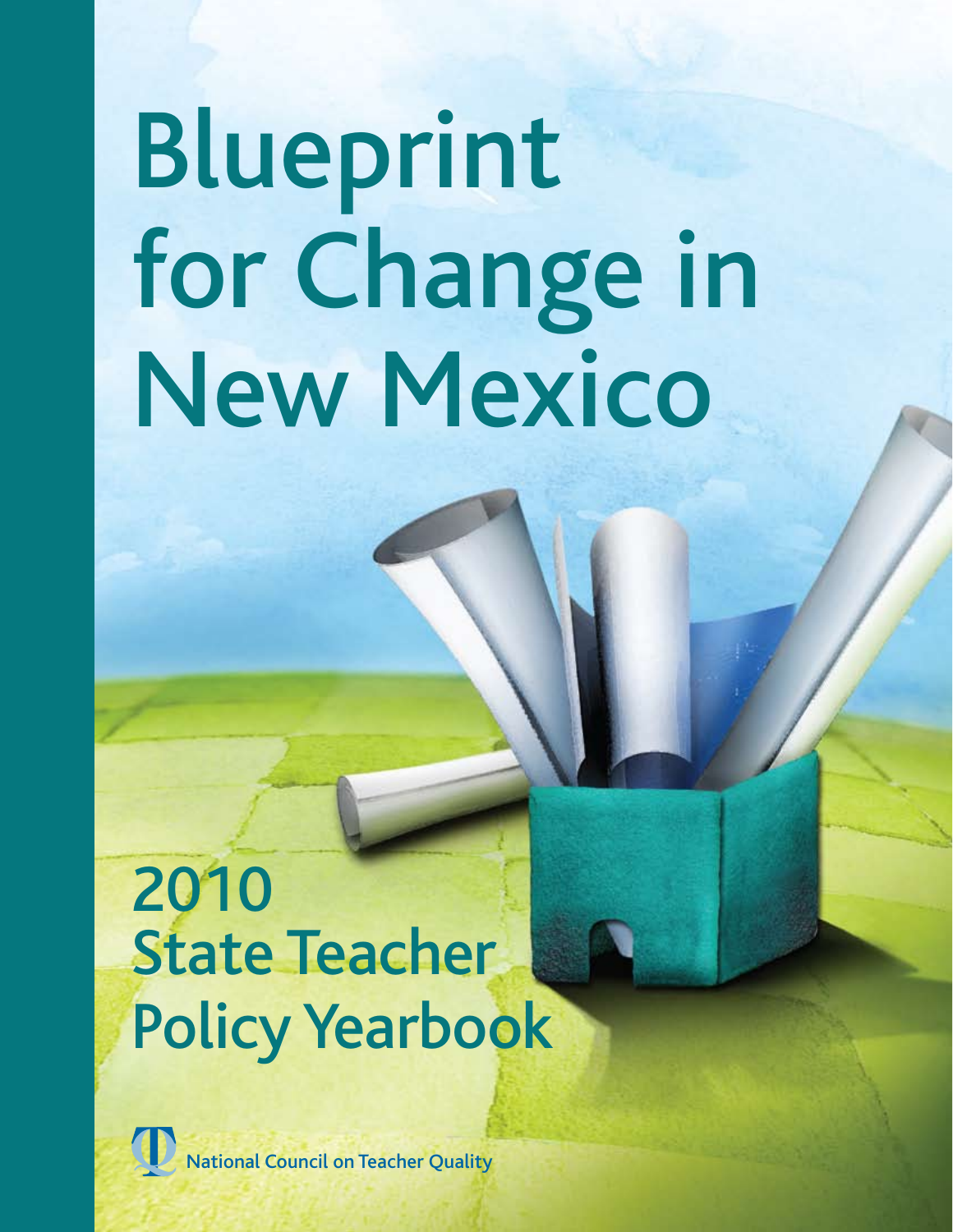#### Acknowledgments

#### **STATES**

State education agencies remain our most important partners in this effort, and their extensive experience has helped to ensure the factual accuracy of the final product. Although this year's *Blueprint for Change* did not require the extensive review typically required of states, we still wanted to make sure that states' perspectives were represented. As such, each state received a draft of the policy updates we identified this year. We would like to thank all of the states for graciously reviewing and responding to our drafts.

#### **FUNDERS**

The primary funders for the 2010 *Yearbook* were:

- **n** Bill and Melinda Gates Foundation **n** The George Gund Foundation
	-
- Carnegie Corporation of New York The Joyce Foundation
	-
- **n** Gleason Family Foundation
- *The National Council on Teacher Quality does not accept any direct funding from the federal government.*

#### **STAFF**

Sandi Jacobs, *Project Director* Sarah Brody, *Project Assistant* Kelli M. Rosen, *Lead Researcher* Trisha M. Madden, *Pension Researcher*

#### nctq board of directors

Stacey Boyd **E** Chester E. Finn, Jr. **E** Ira Fishman **E** Marti Watson Garlett **E** Henry L. Johnson Donald N. Langenberg = Clara M. Lovett = Barbara O'Brien = Carol G. Peck = John Winn Kate Walsh, President

Thank you to Bryan Gunning and the team at CPS Inc. for their design of the 2010 *Blueprint for Change*. Thanks also to Colleen Hale and Jeff Hale of EFA Solutions for the original *Yearbook* design and ongoing technical support.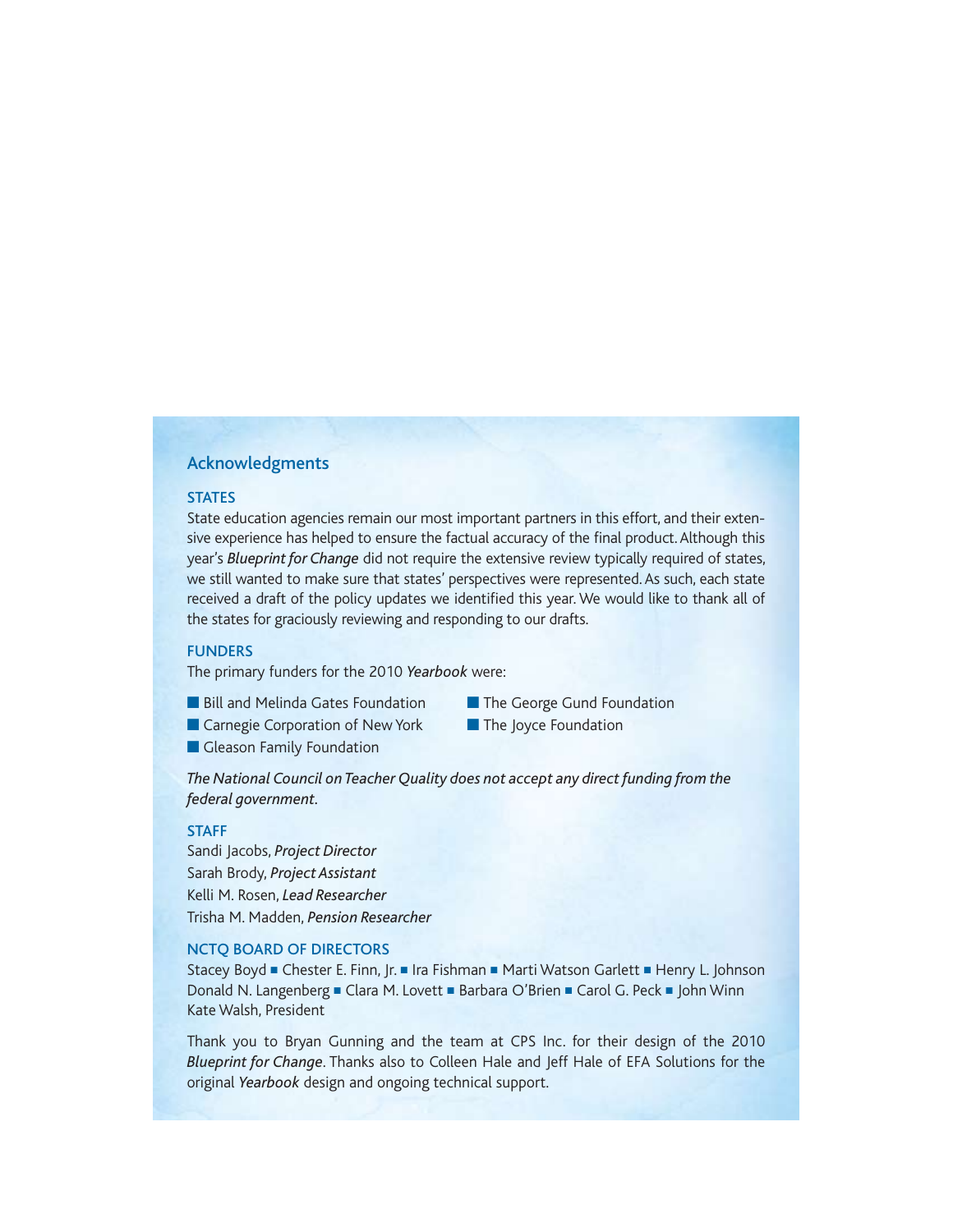## **About the** *Yearbook*

**T**he 2010 *Blueprint for Change* is the National Council on Teacher Quality's fourth annual review of state laws, rules and regulations that govern the teaching profession. This year's *Yearbook* takes a different approach than our past editions, as it is designed as a companion to the 2009 *State Teacher Policy Yearbook*, NCTQ's most recent comprehensive report on state teacher policies.

The comprehensive *Yearbook*, a 52-volume state-by-state analysis produced biennially, examines the alignment of states' teacher policies with goals to improve teacher quality. The 2009 report, which addressed key policy areas such as teacher preparation, evaluation, alternative certification and compensation, found that states had much work to do to ensure that every child has an effective teacher. Next year we will once again conduct a comprehensive goal-by-goal analysis of all aspects of states' teacher policies.

In 2010, an interim year, we set out to help states prioritize among the many areas of teacher policy in need of reform. With so much to be done, state policymakers may be nonplussed about where to begin. The 2010 *Yearbook* offers each state an individualized blueprint, identifying state policies most in need of attention. Although based on our 2009 analyses, this edition also updates states' progress in the last year, a year that saw many states make significant policy changes, largely spurred by the Race to the Top competition. Rather than grade states, the 2010 *Blueprint for Change* stands as a supplement to the 2009 comprehensive report, updating states' positive and negative progress on *Yearbook* goals and specifying actions that could lead to stronger policies for particular topics such as teacher evaluation, tenure rules and dismissal policies.

As is our practice, in addition to a national summary report, we have customized this year's *Blueprint for Change* so that each state has its own edition highlighting its progress toward specific *Yearbook* goals. Each report also contains charts and graphs showing how the state performed compared

to other states. In addition, we point to states that are leading the way in areas requiring the most critical attention across the country.

We hope that this year's *Blueprint for Change* serves as an important guide for governors, state school chiefs, school boards, legislatures and the many advocates seeking reform. Individual state and national versions of the 2010 *Blueprint for Change*, as well as the 2009 *State Teacher Policy Yearbook*—including rationales and supporting research for our policy goals—are available at www.nctq.org/stpy.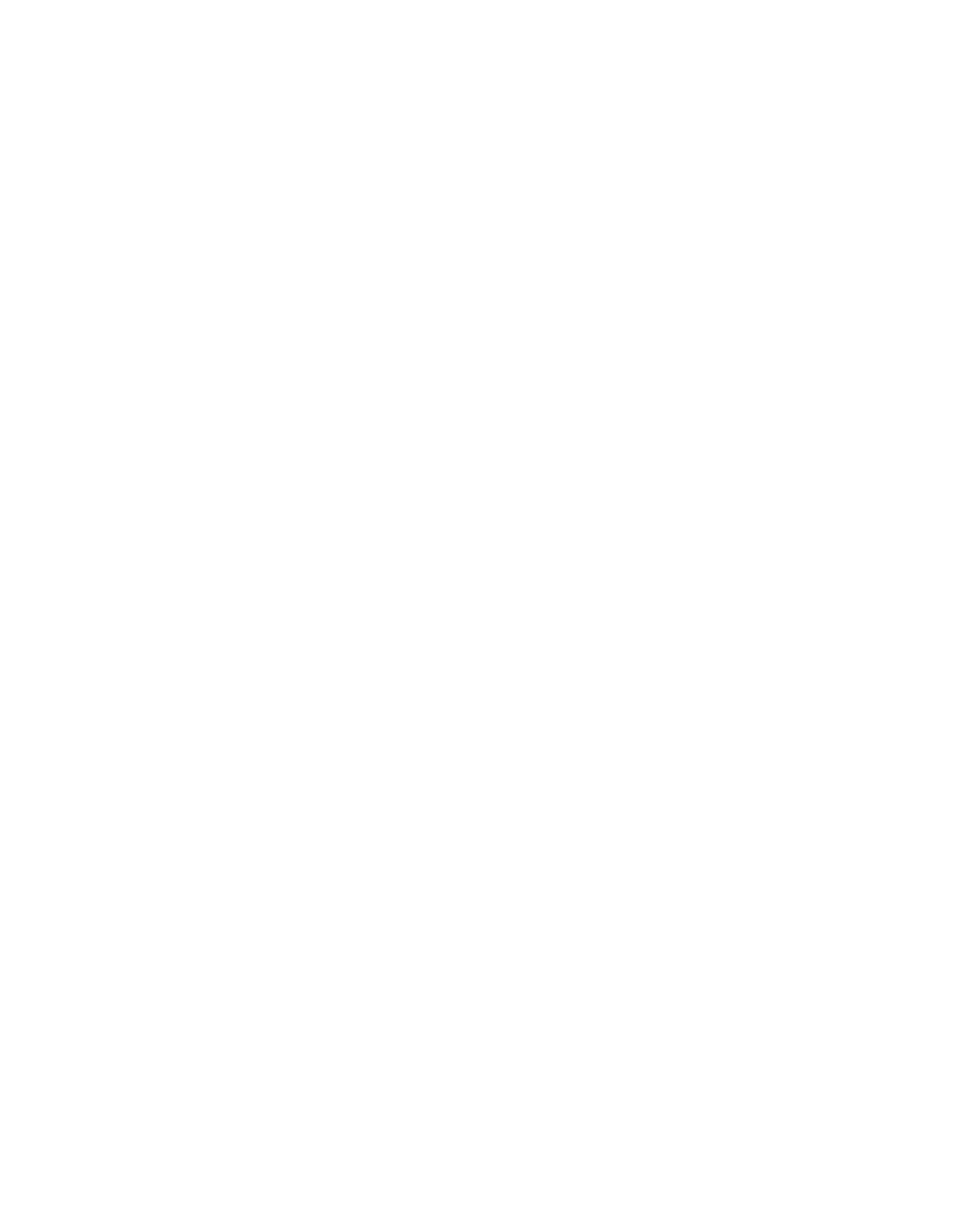## **Blueprint for Change in New Mexico**

The 2009 State Teacher Policy Yearbook provided a comprehensive review of states' policies that impact the teaching profes-<br>sion. As a companion to last year's comprehensive state-by-state analysis, the 2010 edition provid individualized "Blueprint for Change," building off last year's *Yearbook* goals and recommendations.

State teacher policy addresses a great many areas, including teacher preparation, certification, evaluation and compensation. With so many moving parts, it may be difficult for states to find a starting point on the road to reform. To this end, the following brief provides a state-specific roadmap, organized in three main sections.

- Section 1 identifies policy concerns that need **critical attention**, the areas of highest priority for state policymakers.
- Section 2 outlines "low-hanging fruit," policy changes that can be implemented in relatively short order.
- Section 3 offers a short discussion of some **longer-term systemic issues** that states need to make sure stay on the radar.

#### **Current Status of New Mexico's Teacher Policy**

In the 2009 *State Teacher Policy Yearbook*, New Mexico had the following grades:

| <b>Overall Grade</b> | Area 1: Delivering Well Prepared Teachers | D+   |
|----------------------|-------------------------------------------|------|
|                      | Area 2: Expanding the Teaching Pool       |      |
|                      | Area 3: Identifying Effective Teachers    | C- 1 |
|                      | Area 4: Retaining Effective Teachers      |      |
|                      | Area 5: Exiting Ineffective Teachers      |      |

#### **2010 Policy Update:**

In the last year, many states made significant changes to their teacher policies, spurred in many cases by the Race to the Top competition. Based on a review of state legislation, rules and regulations, NCTQ has identified the following recent policy changes in New Mexico:

#### **Teacher Preparation to Teach Reading:**

New Mexico has directed the state's education schools to form a work group to examine the curricula and assigned materials of all required reading courses in teacher preparation programs, and then determine if they meet the statutory requirement that they be based on current scientifically based research. *HJM 16*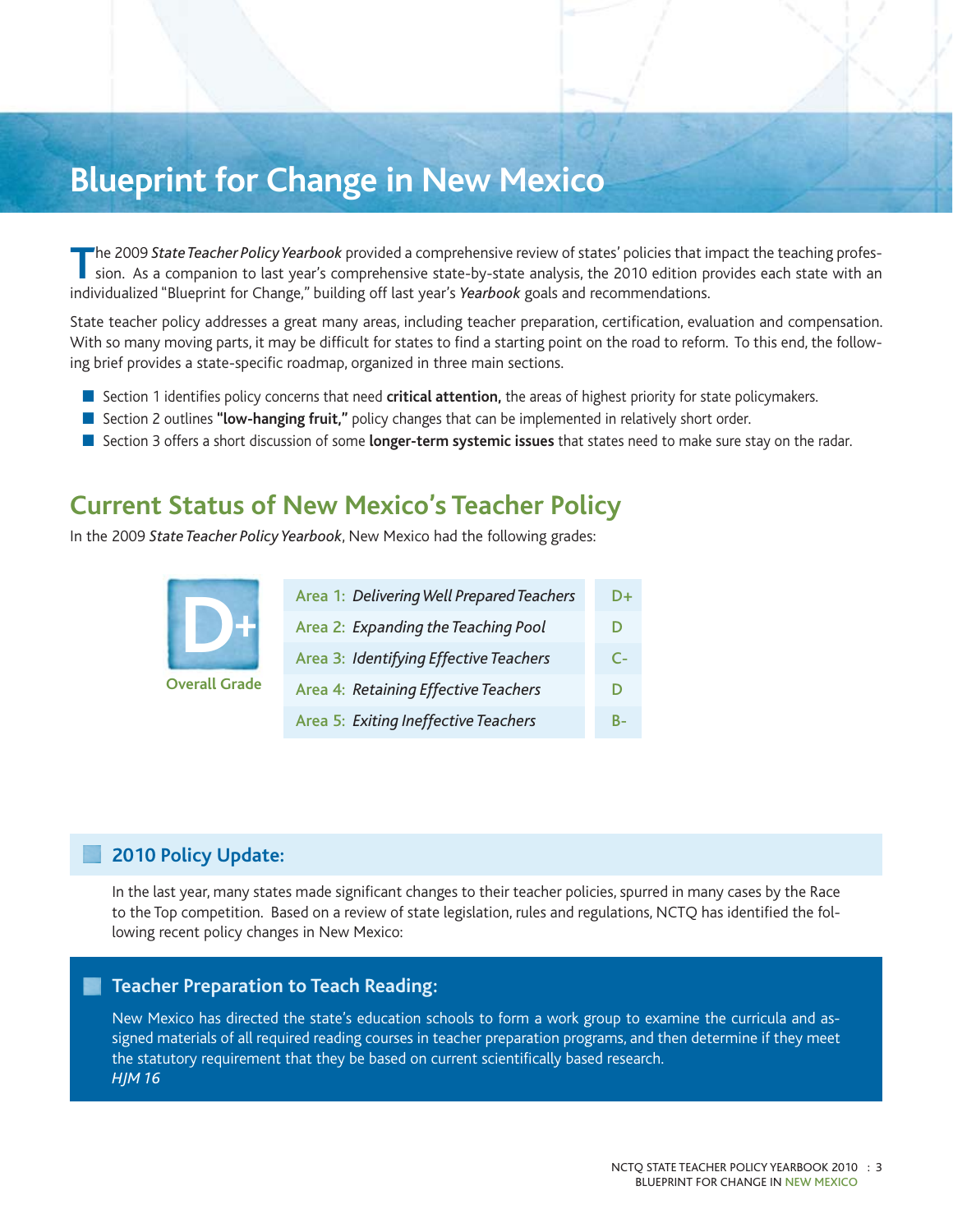#### **Teacher Preparation to Teach Mathematics:**

New Mexico has increased its requirement of six credit hours in mathematics for elementary teacher candidates to nine credit hours. Secondary teachers still are only required to complete six credit hours. *HB 322*

#### **New Mexico Response to Policy Update:**

States were asked to review NCTQ's identified updates and also to comment on policy changes that have occurred in the last year, other pending changes or teacher quality in the state more generally.

New Mexico confirmed that the identified updates represent a complete and accurate list of recent policy changes.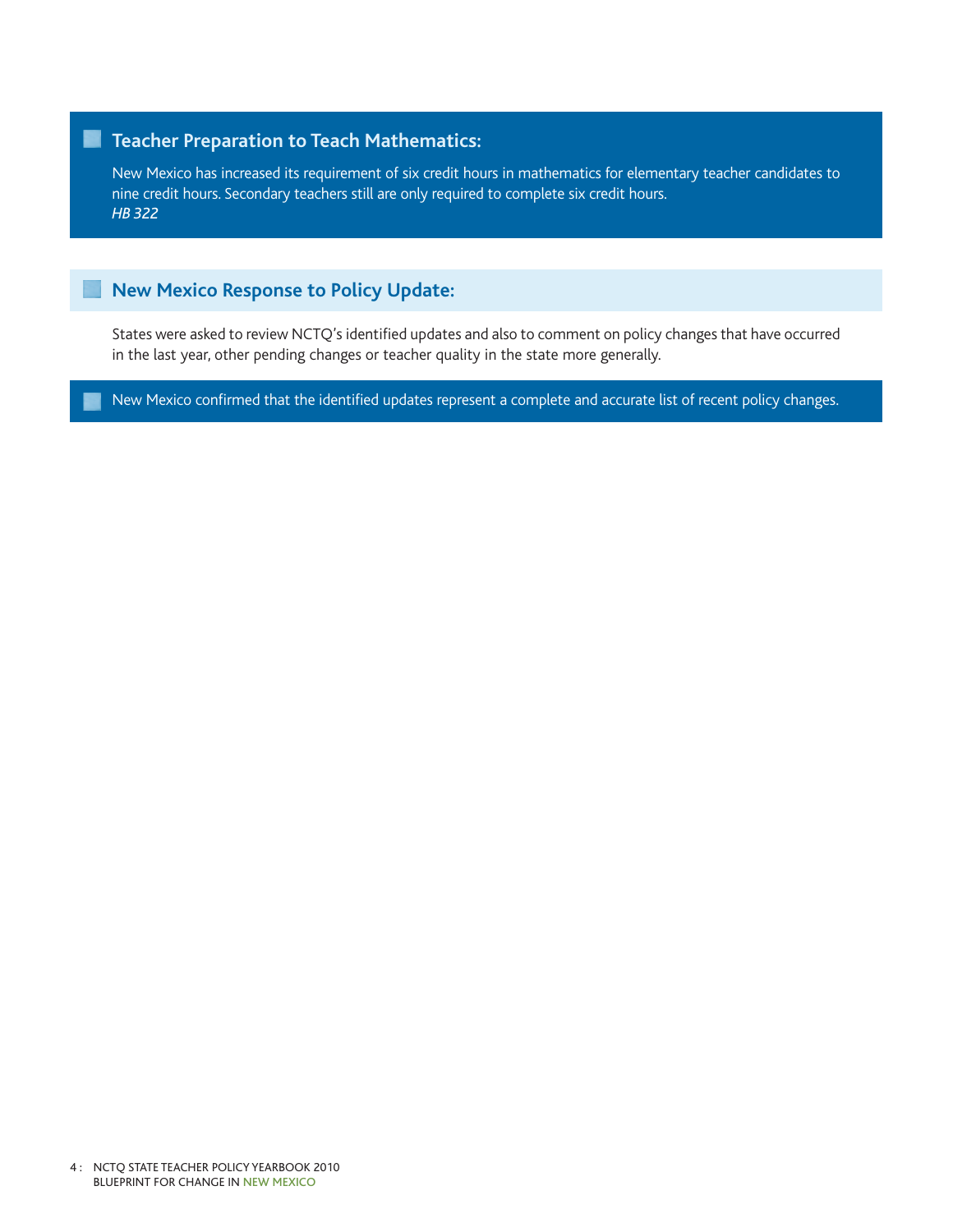## **Section 1: Critical Attention Areas**

This section identifies the highest priority areas as states work to advance teacher quality. These are the policy issues that should be at the top of the list for state policymakers. While other states need also to address licensure loopholes that allow teachers in the classroom with inadequate subjectmatter knowledge, New Mexico should turn its immediate attention to the following ten issues.

## **Critical Attention: New Mexico policies that need to better connect to teacher effectiveness**

#### **1. ENSURE that TEACHEr EVALUATIONS ASSESS EFFECTIVENESS IN THE CLASSROOM:**

The fundamental purpose of teachers' formal evaluations should be to determine whether the teachers are effective in the classroom. To achieve this purpose, evaluations must be based primarily on teachers' impact on students. While it is certainly appropriate to



include subjective factors, such as classroom observations, New Mexico should adopt a policy that requires objective evidence of student learning—including but not limited to standardized test scores—to be the preponderant criterion of teacher evaluations.

In order to ensure that teachers' strengths are optimized and weaknesses addressed, it is critical that teachers are evaluated with sufficient frequency. New Mexico should require that all new teachers be evaluated at least twice a year. Further, the state should also require that the first evaluation for probationary teachers occur during the first half of the school year, so that new teachers are provided with feedback and support early on.

In addition, to ensure that the evaluation instrument accurately differentiates among levels of teacher performance, New Mexico should require districts to utilize multiple rating categories, such as highly effective, effective, needs improvement and ineffective. A binary system that merely categorizes teachers as satisfactory or unsatisfactory is inadequate.

#### **2. CONNECT TENURE DECISIONS TO EXAMPLE EFFECTIVENESS:**

The point at which a teacher's probationary period ends, commonly referred to as tenure, should be a significant milestone. Although the awarding of tenure

is a local decision, state policy should reflect the fact that tenure should only be awarded to teachers who have consistently demonstrated their effectiveness. New Mexico should require a clear process, such as a hearing, for districts to use when considering whether a teacher



advances from probationary to permanent status. Such a process would ensure that the local district reviews the teacher's performance before making a determination. New Mexico should also ensure that evidence of effectiveness is the preponderant criterion for making tenure decisions. In addition, the current policy of granting tenure after just three years does not allow for the accumulation of sufficient data on teacher performance to support meaningful decisions. Extending the probationary period––ideally to five years––would prevent effective teachers from being unfairly denied tenure based on too little data and ineffective teachers from being granted tenure prematurely.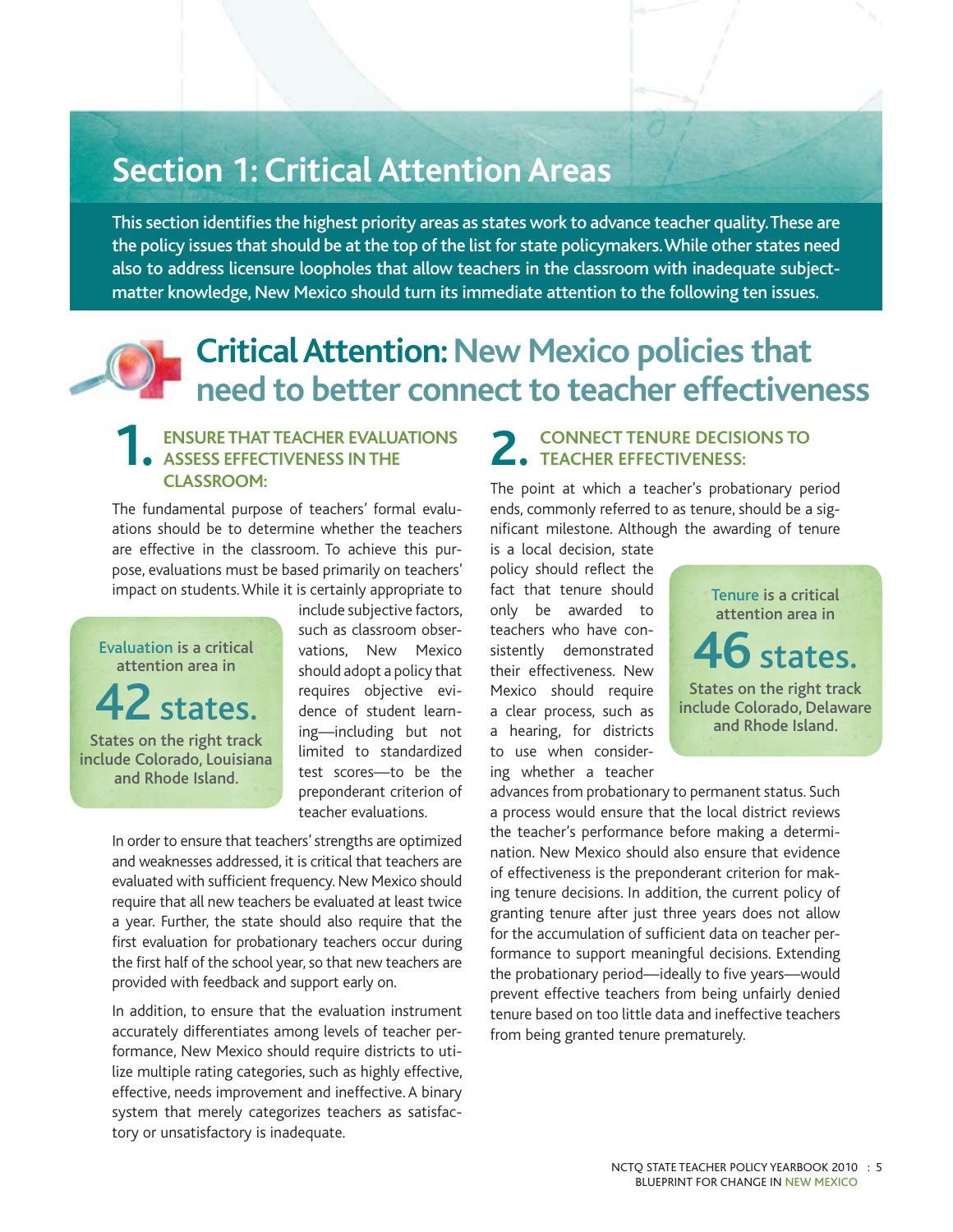## **3. PREVENT INEFFECTIVE TEACHERS FROM REMAINING IN THE CLASSROOM INDEFINITELY:**

New Mexico should explicitly make teacher ineffectiveness grounds for dismissal so that districts do not feel they lack the legal basis for terminating consistently poor performers, and it should steer clear of euphemistic terms that are ambiguous at best and may be interpreted as concerning dereliction of duty rather than ineffectiveness. In New Mexico, the process is the same regardless of the grounds for dismissal, which the

> state articulates vaguely as "just cause."

Dismissal is a critical attention area in states.

States on the right track include Oklahoma and Rhode Island.

Nonprobationary teachers who are dismissed for any grounds, including ineffectiveness, are entitled to due process. However, cases that drag on for years drain resources from school districts and create a dis-

incentive for districts to attempt to terminate poor performers. Therefore, the state must ensure that the opportunity to appeal occurs only once and only at the district level and involves only adjudicators with educational expertise.

- 1 The District of Columbia has no state-level policy, but District of Columbia Public Schools requires that student academic achievement count for 50% of evaluation score.
- 2 Legislation articulates that student growth must account for a significant portion of evaluations, with no single criterion counting for more than 35% of the total performance evaluation. However, the State Board is on track to finalize regulations that limit any single component of student growth, such as standardized test scores, to 35%, but add other measures of student progress for a total of 50%.

| Figure 1                          |    |    | <b>Endergree of student teaming</b><br>Grienfor Prepondergrat teaming<br>Grienfor Indiana decisions |
|-----------------------------------|----|----|-----------------------------------------------------------------------------------------------------|
| Is classroom effectiveness        |    |    |                                                                                                     |
| considered in teacher             |    |    |                                                                                                     |
|                                   |    |    |                                                                                                     |
| evaluations and tenure            |    |    |                                                                                                     |
| decisions?                        |    |    |                                                                                                     |
|                                   |    |    |                                                                                                     |
| Alabama                           |    |    |                                                                                                     |
| Alaska                            |    |    |                                                                                                     |
| Arizona                           |    |    |                                                                                                     |
| Arkansas                          |    |    |                                                                                                     |
| California                        |    |    |                                                                                                     |
| Colorado                          |    |    |                                                                                                     |
| Connecticut                       |    |    |                                                                                                     |
| Delaware                          |    |    |                                                                                                     |
| District of Columbia <sup>1</sup> |    |    |                                                                                                     |
| Florida                           |    |    |                                                                                                     |
| Georgia                           |    |    |                                                                                                     |
| Hawaii                            |    |    |                                                                                                     |
| Idaho                             |    |    |                                                                                                     |
| Illinois                          |    |    |                                                                                                     |
| Indiana                           |    |    |                                                                                                     |
| lowa                              |    |    |                                                                                                     |
| Kansas                            |    |    |                                                                                                     |
| Kentucky                          |    |    |                                                                                                     |
| Louisiana                         |    |    |                                                                                                     |
| Maine                             |    |    |                                                                                                     |
| Maryland <sup>2</sup>             |    |    |                                                                                                     |
| Massachusetts                     |    |    |                                                                                                     |
| Michigan                          |    |    |                                                                                                     |
| Minnesota                         |    |    |                                                                                                     |
| Mississippi<br>Missouri           |    |    |                                                                                                     |
| Montana                           |    |    |                                                                                                     |
| Nebraska                          |    |    |                                                                                                     |
| Nevada                            |    |    |                                                                                                     |
| New Hampshire                     |    |    |                                                                                                     |
| New Jersey                        |    |    |                                                                                                     |
| <b>NEW MEXICO</b>                 |    |    |                                                                                                     |
| New York                          |    |    |                                                                                                     |
| North Carolina                    |    |    |                                                                                                     |
| North Dakota                      |    |    |                                                                                                     |
| Ohio                              |    |    |                                                                                                     |
| Oklahoma                          |    |    |                                                                                                     |
| Oregon                            |    |    |                                                                                                     |
| Pennsylvania                      |    |    |                                                                                                     |
| Rhode Island                      |    |    |                                                                                                     |
| South Carolina                    |    |    |                                                                                                     |
| South Dakota                      |    |    |                                                                                                     |
| <b>Tennessee</b>                  |    |    |                                                                                                     |
| Texas                             |    |    |                                                                                                     |
| Utah                              |    |    |                                                                                                     |
| Vermont                           |    |    |                                                                                                     |
| Virginia                          |    |    |                                                                                                     |
| Washington                        |    |    |                                                                                                     |
| West Virginia                     |    |    |                                                                                                     |
| Wisconsin                         |    |    |                                                                                                     |
| Wyoming                           |    |    |                                                                                                     |
|                                   | 16 | 10 | 4                                                                                                   |
|                                   |    |    |                                                                                                     |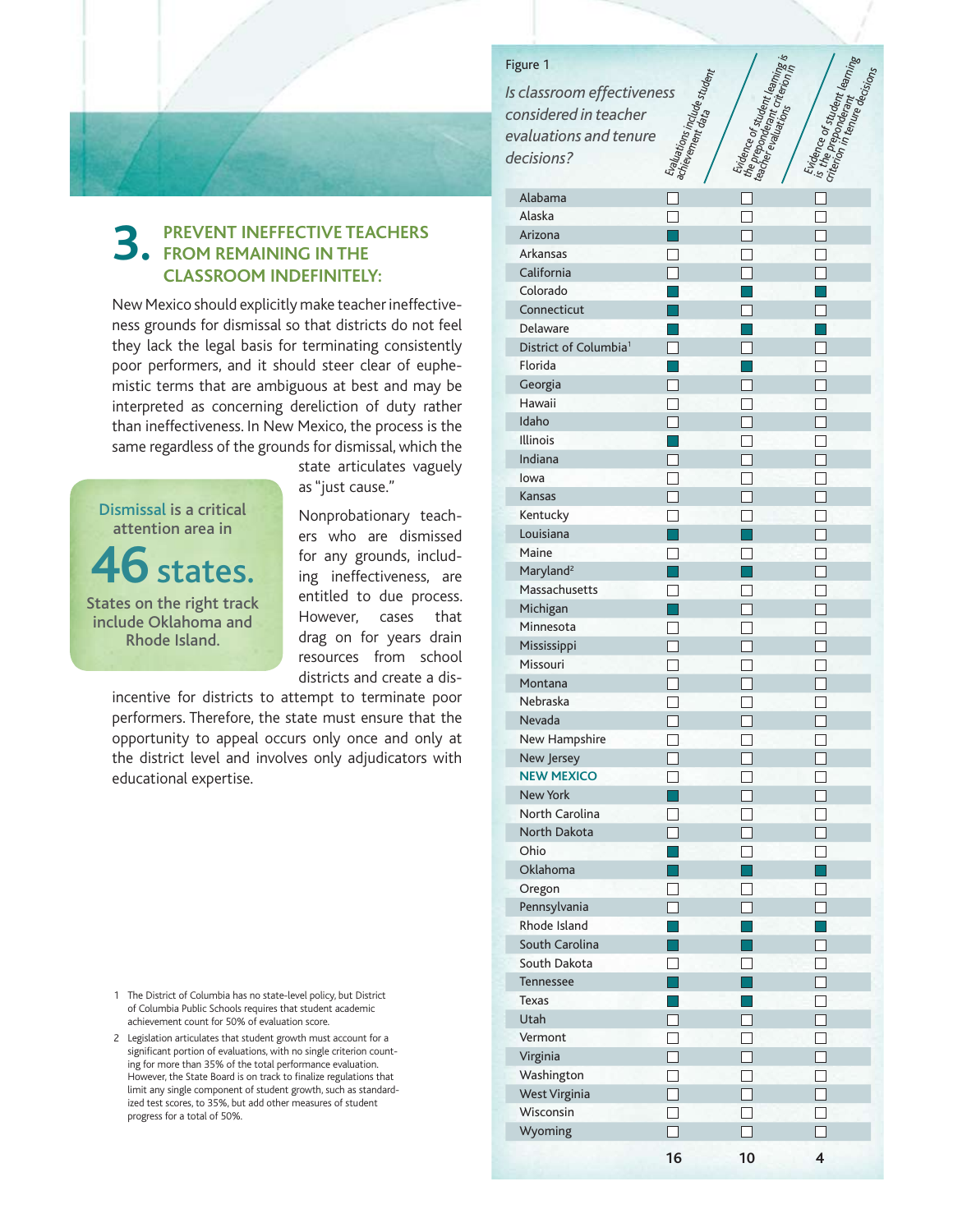

## **Critical Attention: New Mexico policies that fail to ensure teachers are well prepared**

#### **4. ENSURE that ELEMENTARY TEACHERS KNOW THE SCIENCE OF READING:**

Preparation to teach reading is a critical attention area in states. States on the right track include Connecticut, Massachusetts and Virginia.

Scientific research has shown that there are five essential components of effective reading instruction: explicit and systematic instruction in phonemic awareness, phonics, fluency, vocabulary and comprehension. This science of reading has led to breakthroughs that

can dramatically reduce the number of children destined to become functionally illiterate or barely literate adults. Whether through standards or coursework requirements, states must ensure that their preparation programs graduate only teacher candidates who know how to teach children to read. Not only should New Mexico require that its teacher preparation programs prepare their teacher candidates in the science of reading, but the state should also require an assessment prior to certification that tests whether teachers indeed possess the requisite knowledge in scientifically based reading instruction. Ideally this would be a stand-alone test (such as the excellent assessments required by Massachusetts, Connecticut and Virginia), but if it were combined with general pedagogy or elementary content, the state should require a separate subscore for the science of reading.

## **5. ENSURE that ELEMENTARY TEACHERS KNOW ELEMENTARY CONTENT MATH:**

Aspiring elementary teachers must begin to acquire a deep conceptual knowledge of the mathematics they will teach, moving well beyond mere procedural understanding. Leading mathematicians and math educators have found that elementary teachers are not well served by mathematics courses designed for a general audience and that methods courses do not provide sufficient content preparation. Although New

Mexico's testing framework addresses areas such as algebra, geometry and statistics, the state should specifically articulate that preparation programs deliver mathematics content geared to the explicit needs of elementary teachers. New Mexico should also adopt a rigorous mathematics

Preparation to teach mathematics is a critical attention area in states. A state on the right track is Massachusetts.

assessment, such as the one required by Massachusetts. At the very least, the state should consider requiring a mathematics subscore on its general content knowledge test, not only to ensure that teacher candidates have minimum mathematics knowledge but also to allow them to test out of coursework requirements.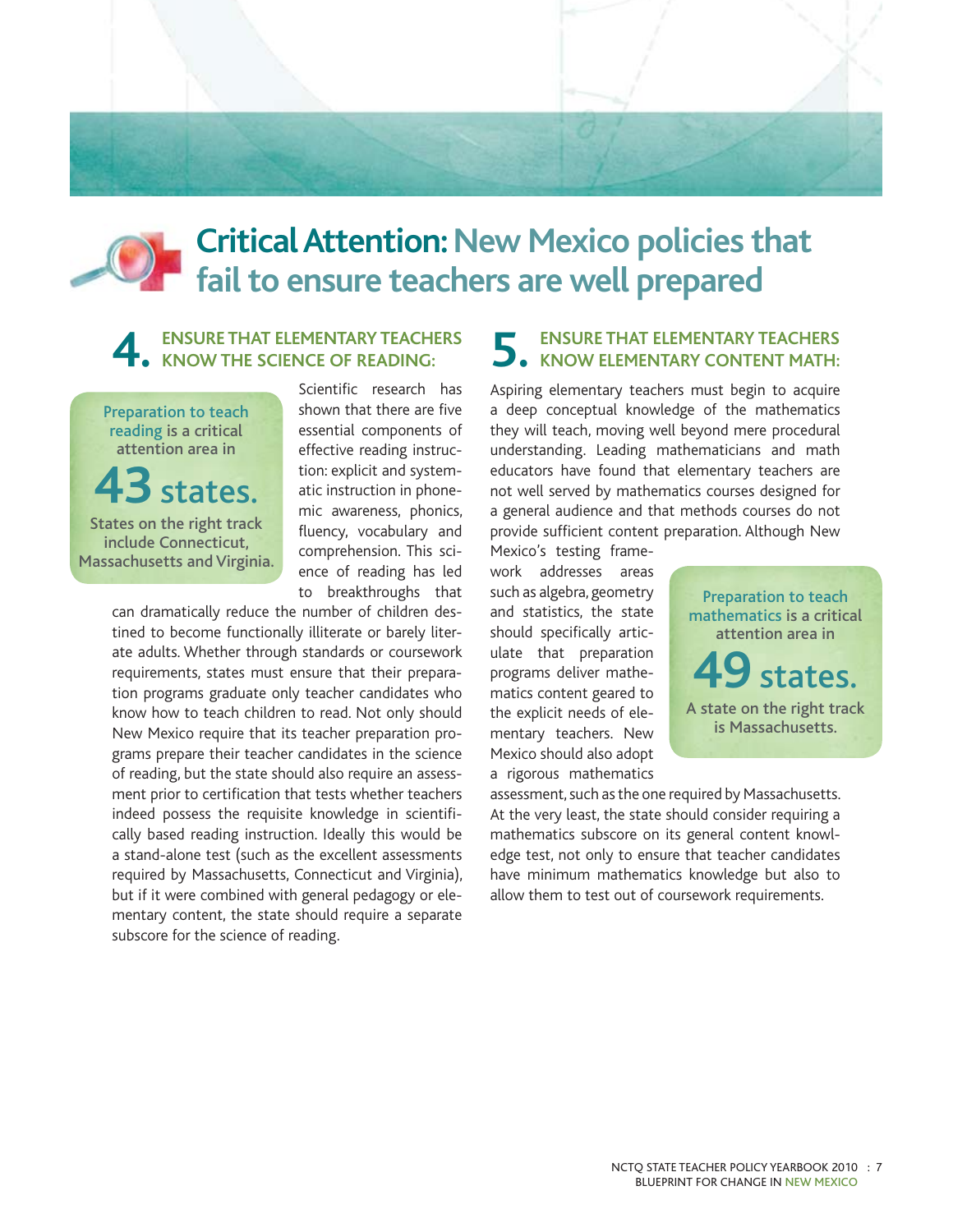| Figure 2              |                                                                                        |                                  |                                        |
|-----------------------|----------------------------------------------------------------------------------------|----------------------------------|----------------------------------------|
| Do states ensure that | $\Box$ k $\frac{k_B}{k_B}$ elementa $\eta$ teamental is the school of the direction of | $\Box$ knowles elementary teams. |                                        |
| teachers are well     |                                                                                        |                                  |                                        |
|                       |                                                                                        |                                  |                                        |
| prepared?             |                                                                                        |                                  | - <sup>Chreen</sup> elem <sub>ie</sub> |
|                       |                                                                                        |                                  |                                        |
|                       |                                                                                        |                                  |                                        |
| Alabama<br>Alaska     |                                                                                        |                                  |                                        |
| Arizona               |                                                                                        |                                  |                                        |
| Arkansas              |                                                                                        |                                  |                                        |
| California            | $\overline{1}$                                                                         |                                  |                                        |
| Colorado              |                                                                                        |                                  |                                        |
| Connecticut           |                                                                                        |                                  |                                        |
| Delaware              |                                                                                        |                                  |                                        |
| District of Columbia  |                                                                                        |                                  |                                        |
| Florida               | $\overline{c}$                                                                         |                                  |                                        |
| Georgia               |                                                                                        |                                  |                                        |
| Hawaii                |                                                                                        |                                  |                                        |
| Idaho                 |                                                                                        |                                  |                                        |
| Illinois              |                                                                                        |                                  |                                        |
| Indiana               |                                                                                        |                                  |                                        |
| lowa                  |                                                                                        |                                  |                                        |
| Kansas                |                                                                                        |                                  |                                        |
| Kentucky              |                                                                                        |                                  |                                        |
| Louisiana             |                                                                                        |                                  |                                        |
| Maine                 |                                                                                        |                                  |                                        |
| Maryland              |                                                                                        |                                  |                                        |
| Massachusetts         |                                                                                        |                                  |                                        |
| Michigan              |                                                                                        |                                  |                                        |
| Minnesota             |                                                                                        |                                  |                                        |
| Mississippi           |                                                                                        |                                  |                                        |
| Missouri              |                                                                                        |                                  |                                        |
| Montana               |                                                                                        |                                  |                                        |
| Nebraska<br>Nevada    |                                                                                        |                                  |                                        |
| New Hampshire         |                                                                                        |                                  |                                        |
| New Jersey            | $\Box$                                                                                 |                                  |                                        |
| <b>NEW MEXICO</b>     |                                                                                        |                                  |                                        |
| New York              |                                                                                        |                                  |                                        |
| North Carolina        |                                                                                        |                                  |                                        |
| North Dakota          |                                                                                        |                                  |                                        |
| Ohio                  |                                                                                        |                                  |                                        |
| Oklahoma              |                                                                                        |                                  |                                        |
| Oregon                |                                                                                        |                                  |                                        |
| Pennsylvania          |                                                                                        |                                  |                                        |
| Rhode Island          |                                                                                        |                                  |                                        |
| South Carolina        |                                                                                        |                                  |                                        |
| South Dakota          |                                                                                        |                                  |                                        |
| Tennessee             |                                                                                        |                                  |                                        |
| Texas                 |                                                                                        |                                  |                                        |
| Utah                  |                                                                                        |                                  |                                        |
| Vermont               |                                                                                        |                                  |                                        |
| Virginia              |                                                                                        |                                  |                                        |
| Washington            |                                                                                        |                                  |                                        |
| <b>West Virginia</b>  |                                                                                        |                                  |                                        |
| Wisconsin             |                                                                                        |                                  |                                        |
| Wyoming               |                                                                                        |                                  |                                        |
|                       | 6                                                                                      | 2                                | 29                                     |



## **6.** ENSURE ADEQUATE SUBJECT-MATTER<br> **PREPARATION FOR MIDDLE SCHOOL TEACHERS:**

Middle school grades are critical years of schooling, yet too many states fail to distinguish the knowledge and skills needed by middle school teachers from those needed by elementary teachers. Whether teaching a single subject in a departmentalized setting or teach-

ing multiple subjects in a self-contained setting, middle school teachers must be able to teach significantly more advanced content than elementary teachers do. To ensure adequate content preparation of its middle school teachers, New Mexico is urged to no longer permit middle school teachers to

Middle school licensure is a critical attention area in **22**states. States on the right track include Georgia, Kentucky, and Louisiana.

teach on a K-8 generalist license and instead adopt for all teachers middle-grades licensure policies that are distinguishable from elementary teacher certification. Such policies should ensure that middle school teachers know the content they will teach by requiring that they pass a subject-matter test in every core area they intend to teach prior to licensure.

- 1 Although California has a standalone test of reading pedagogy, the ability of this test to screen out candidates who do not know the science of reading has been questioned.
- 2 Florida's licensure test for elementary teachers includes a strong focus on the science of reading but does not report a separate subscore for this content.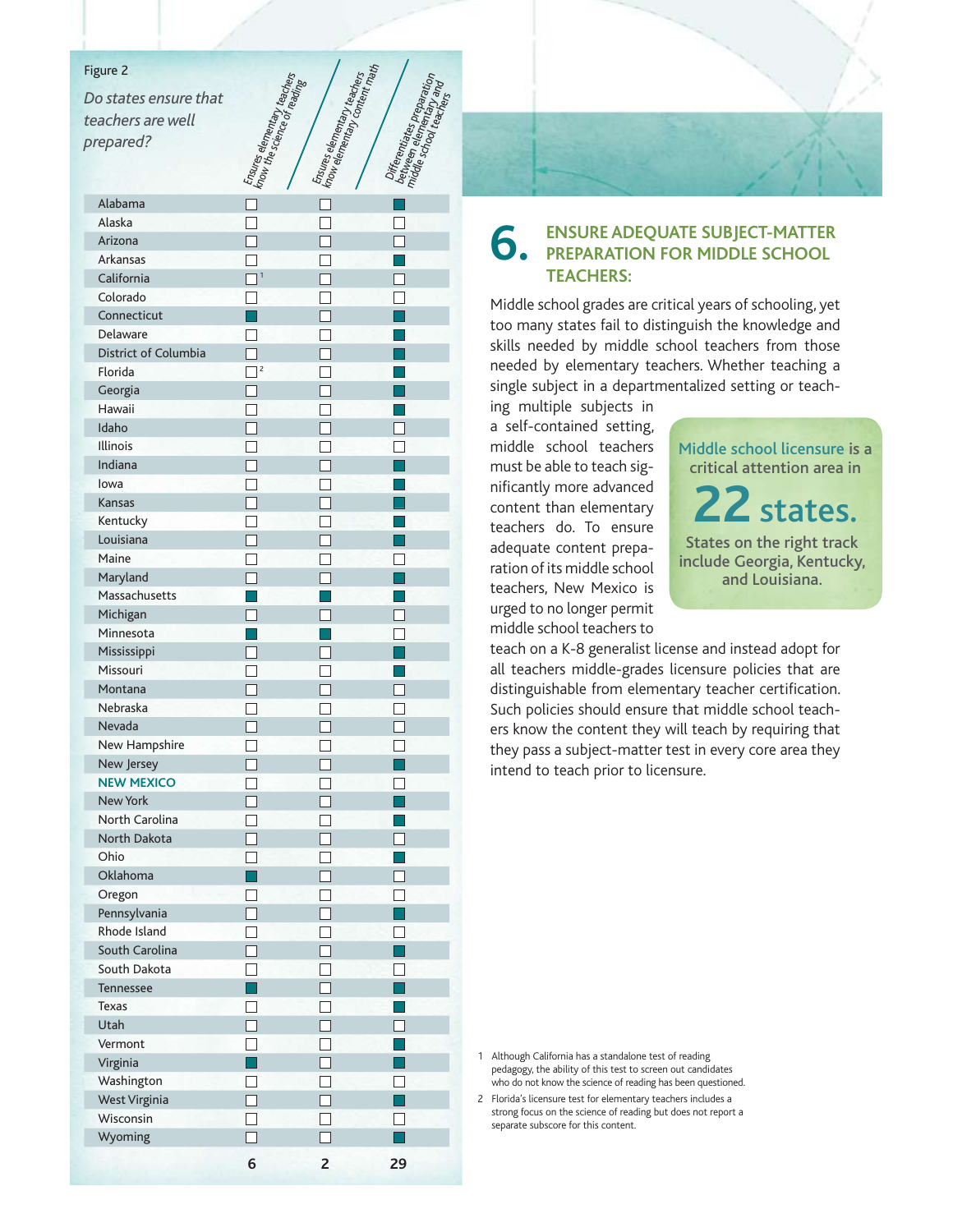

#### **7. ENSURE THAT TEACHER PREPARATION PROGRAMS ARE ACCOUNTABLE FOR THE QUALITY OF THE TEACHERS THEY PRODUCE:**

States should consider factors related to program performance in the approval of teacher preparation programs. Although the quality of both the subject-

matter preparation and professional sequence is crucial, there are also additional measures that can provide the state and the public with meaningful, readily understandable indicators of how well programs are doing when it comes to preparing teachers to be successful in the classroom.



New Mexico should make objective outcomes that go beyond licensure pass rates, such as graduates' evaluation results, retention rates and students' academic achievement gains, a central component of its teacher preparation program approval process, and it should establish precise standards for program performance that are more useful for accountability purposes. New Mexico should also post an annual report card on its website that not only details the data it collects but also identifies programs that fail to meet these criteria.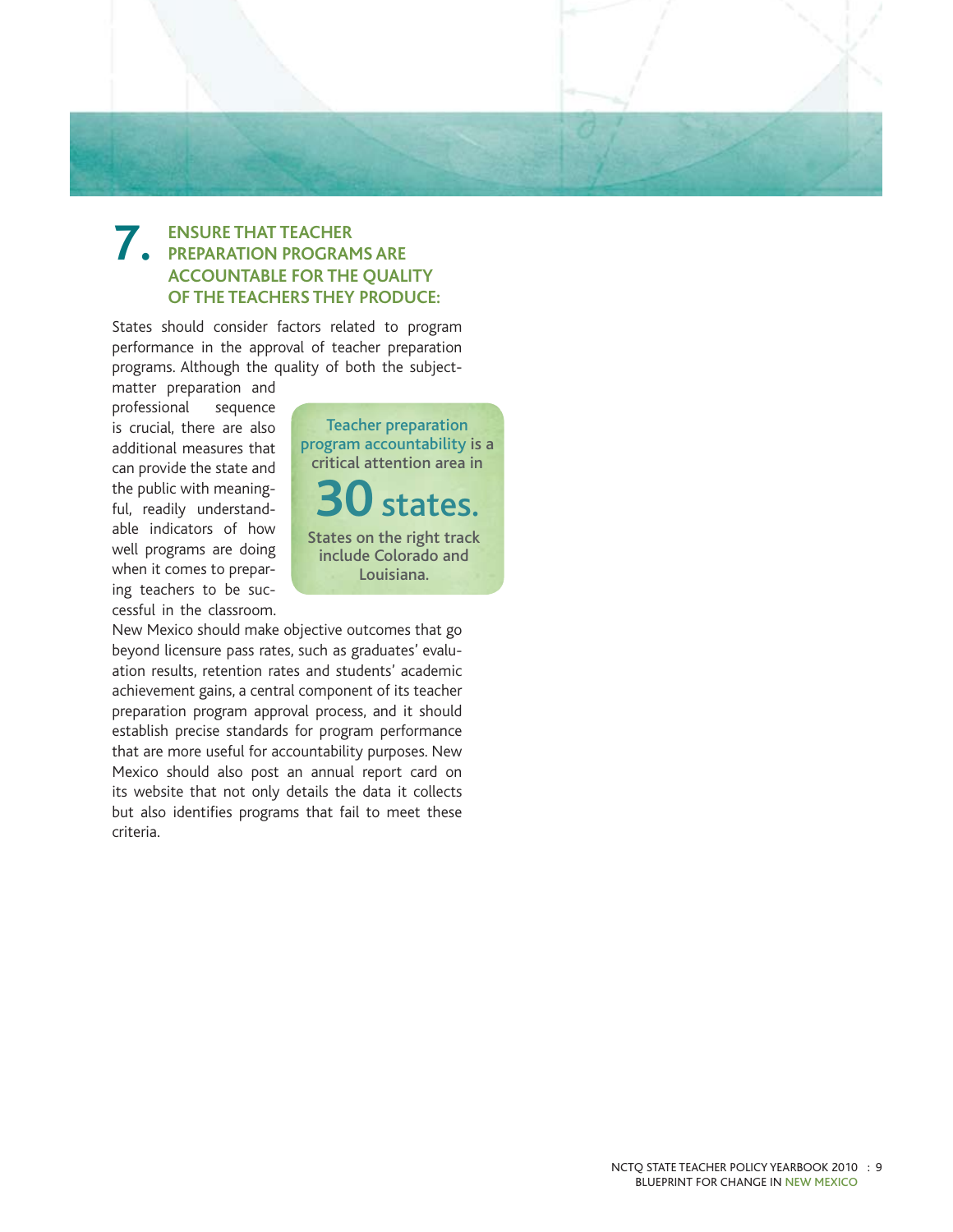

## **Critical Attention: New Mexico policies that license teachers who may lack subject-matter knowledge**

#### **8. ENSURE THAT ELEMENTARY CONTENT TESTS ADEQUATELY ASSESS CONTENT KNOWLEDGE IN EACH SUBJECT AREA:**

Although New Mexico requires that all new elementary

teachers must pass the New Mexico Teacher Assessments (NMTA) general subject-matter test, this assessment does not report teacher performance in each subject area, meaning that it may be possible to pass the test and still fail some subject areas. The state should require separate passing scores for each area because without them it is impossible to measure knowledge of individual subjects.

Elementary licensure tests are a critical attention area in states. A state on the right track is Massachusetts.

Also, while New Mexico does not publish data that reflect what its passing score actually means in terms of percentile and/or percentage of questions answered correctly, published pass rate data suggest that the state sets a low bar. According to the state's Title II report, all of the teacher preparation programs in New Mexico report

> a pass rate of 98 percent or higher, indicating that the required passing score screens out few candidates. The state should consider whether its passing score does in fact ensure that teacher candidates have the requisite level of content knowledge, and, at the very least, it should share with the public data that indicate what its passing score actually means.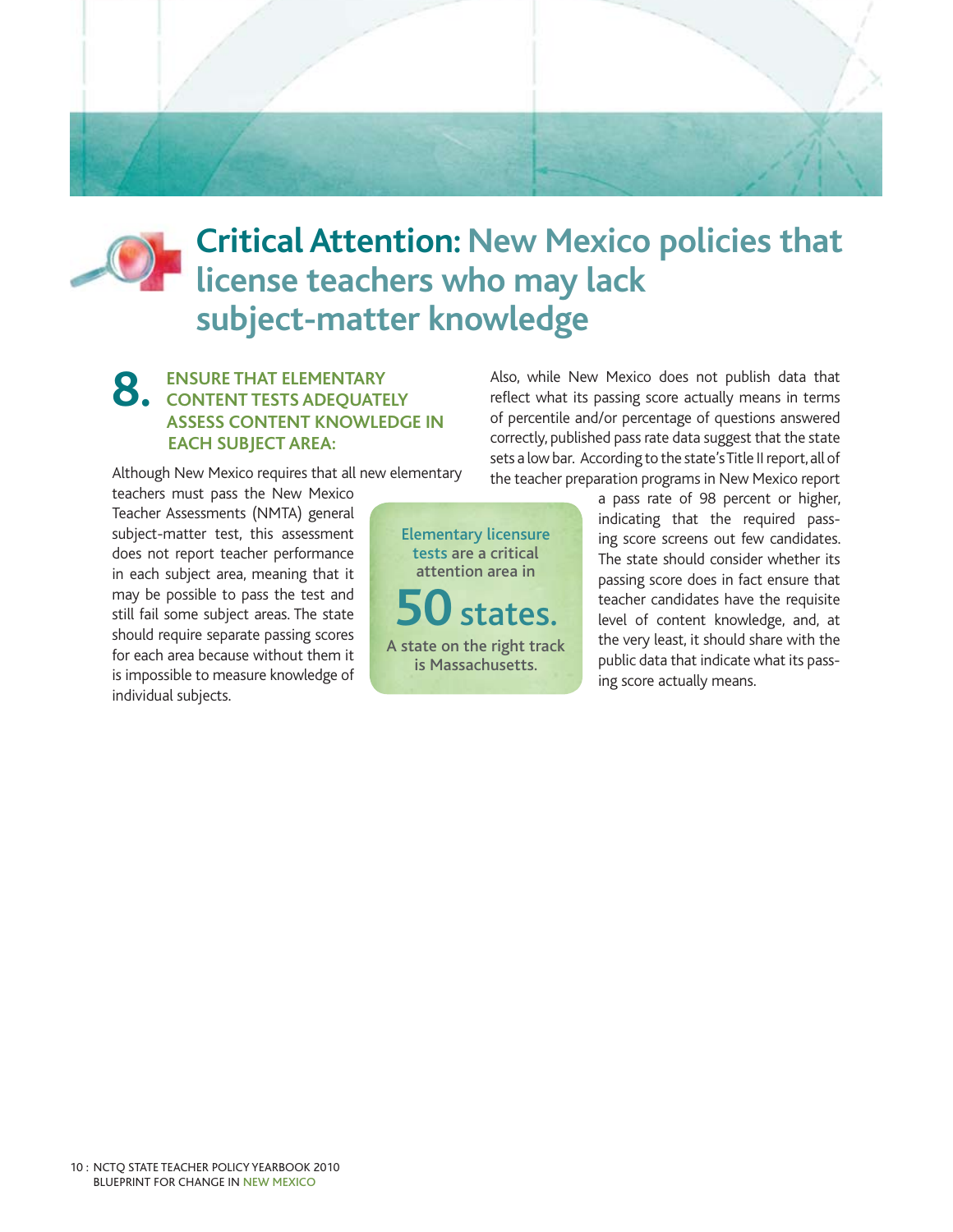

*Where do states set the passing score on elementary content licensure tests?1*



1 Data not available for Arizona, California, Florida, Georgia, Illinois, Michigan, Minnesota, **New Mexico**, New York, North Carolina, Oregon, and Washington. Montana does not require a content test. Colorado cut score is for Praxis II, not PLACE.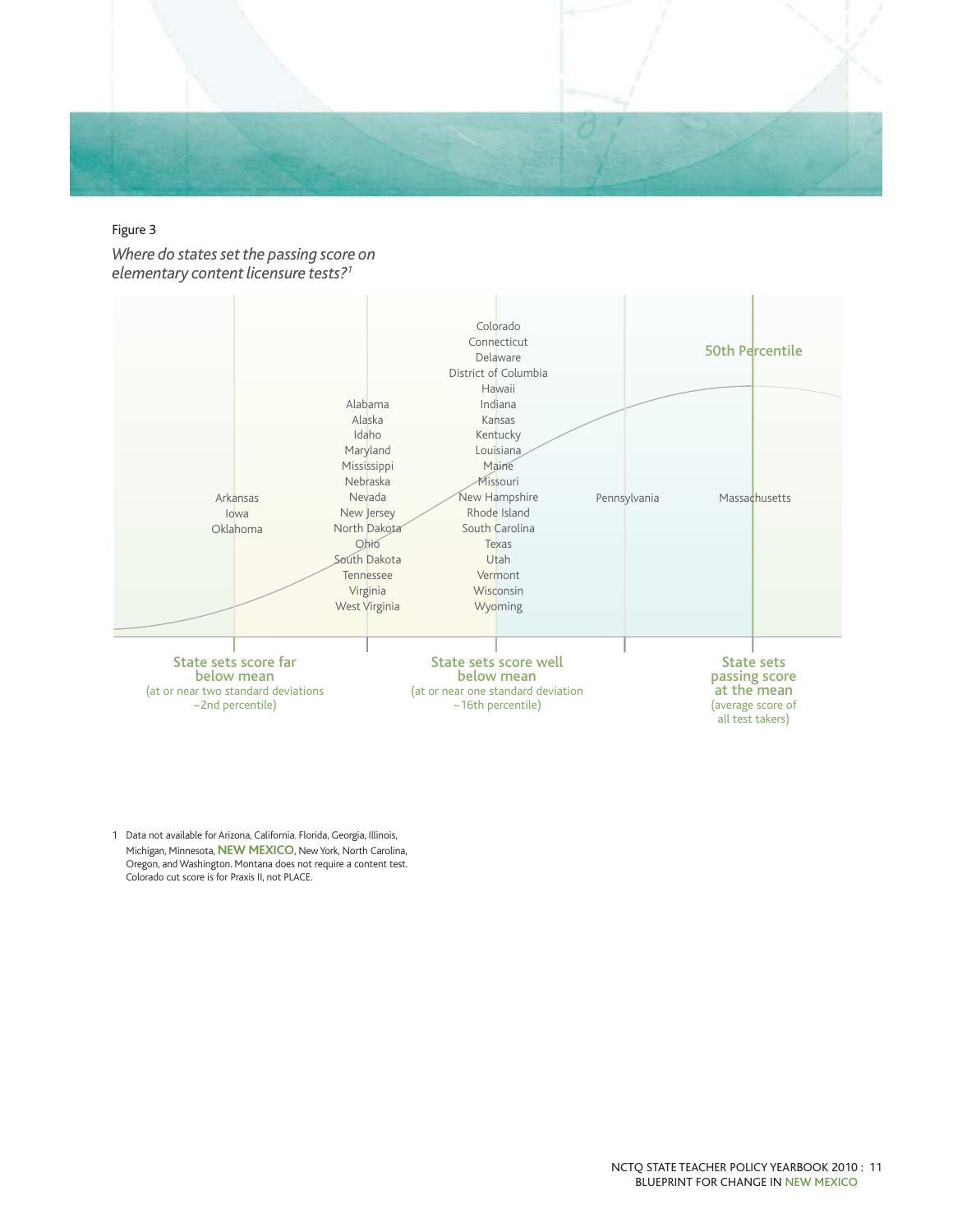

## **Critical Attention: New Mexico policies that limit the teacher pipeline**

#### **9. Provide flexibility to alternate route teachers in demonstrating content knowledge:**

Alternative certification can create a new pipeline of potential teachers for those with valuable knowledge and skills who did not prepare to teach as undergraduates. While it is critical that all teachers know the

Alternate route admissions is a critical attention area in

**38**states. States on the right track

include Michigan and Oklahoma.

content they will teach, requiring alternate route teachers to have a major in their subject area rules out talented individuals with deep knowledge that may have been gained through related study or work experience. Such candidates will likely be disinclined to fulfill the requirements of a new

degree and should be permitted to demonstrate their content knowledge by passing a rigorous test. New Mexico currently does not provide a test-out option for its alternate route teacher candidates, instead requiring that candidates meet minimum coursework requirements and pass a content-area test. The state should permit candidates, especially secondary teachers, to demonstrate their subject-matter knowledge through the content test without also requiring a major or equivalent coursework.

#### **10. BROADEN ALTERNATE ROUTE PROVIDERS:**

New Mexico should encourage a diversity of providers of its alternate route, allowing school districts and

nonprofit organizations, in addition to institutions of higher education, to operate programs. At present, the state only allows institutions of higher education to provide alternative certification programs.

Alternate route diversity is a critical attention area in **28**states. States on the right track include Illinois, New York and Washington.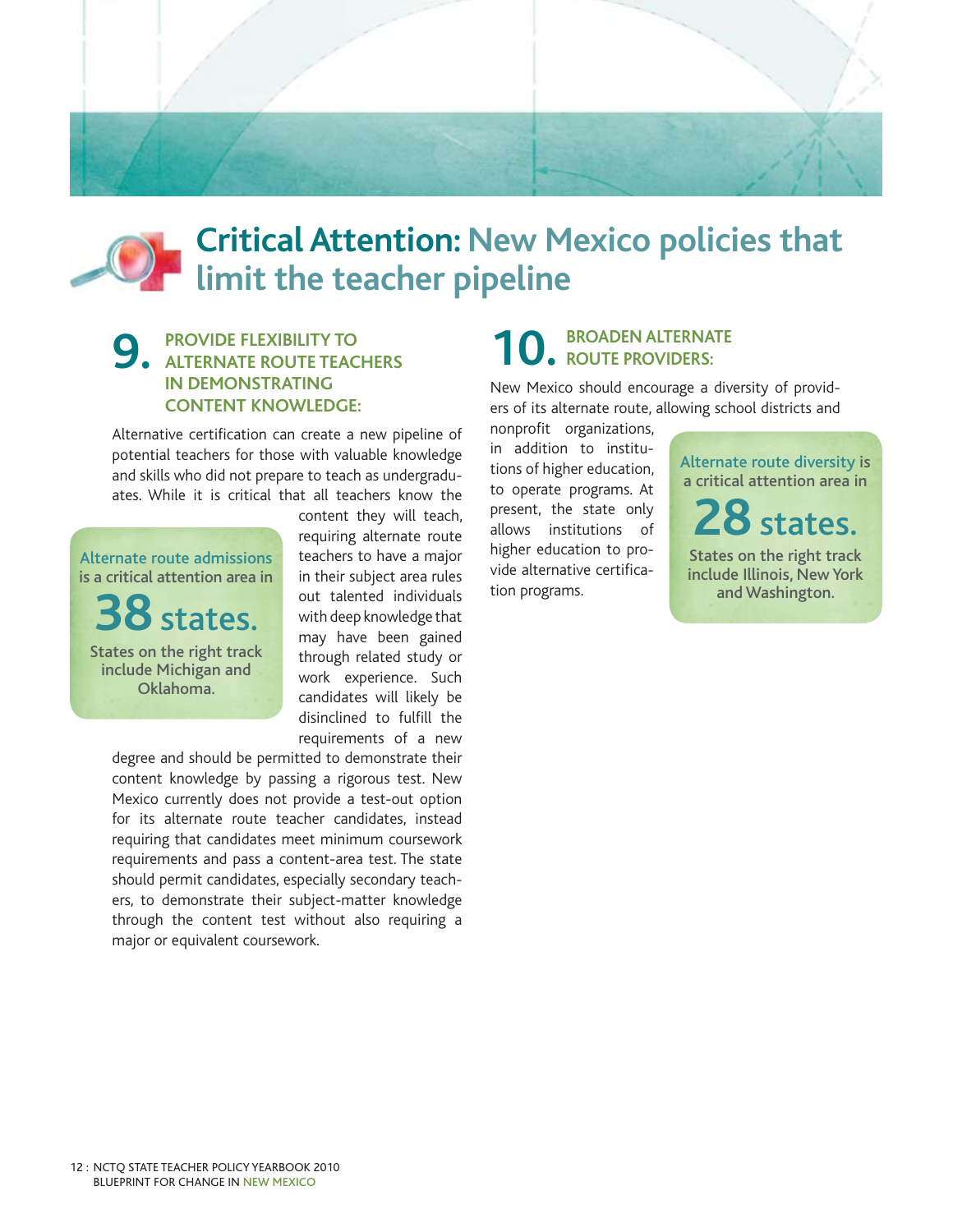| Figure 4                     | $\Box$ Allows district $u_{th}$ programs | L Allows mo <sub>rrinoph</sub><br>Morrinophi Powi <sub>dos</sub> |                         |
|------------------------------|------------------------------------------|------------------------------------------------------------------|-------------------------|
| Do states permit             |                                          |                                                                  |                         |
| alternate route providers    |                                          |                                                                  |                         |
| other than colleges and      |                                          |                                                                  |                         |
| universities?                |                                          |                                                                  |                         |
|                              |                                          |                                                                  |                         |
| Alabama                      |                                          |                                                                  |                         |
| Alaska <sup>1</sup>          |                                          |                                                                  |                         |
| Arizona                      |                                          |                                                                  |                         |
| Arkansas                     |                                          |                                                                  |                         |
| California                   |                                          |                                                                  |                         |
| Colorado                     |                                          |                                                                  |                         |
| Connecticut                  | П                                        |                                                                  |                         |
| Delaware                     |                                          |                                                                  |                         |
| District of Columbia         |                                          |                                                                  |                         |
| Florida                      |                                          |                                                                  |                         |
| Georgia<br>Hawaii            |                                          |                                                                  |                         |
| Idaho                        |                                          |                                                                  |                         |
| <b>Illinois</b>              |                                          |                                                                  |                         |
| Indiana                      |                                          |                                                                  |                         |
| lowa                         |                                          |                                                                  |                         |
| Kansas                       |                                          |                                                                  |                         |
| Kentucky                     |                                          |                                                                  |                         |
| Louisiana                    |                                          |                                                                  |                         |
| Maine                        |                                          |                                                                  |                         |
| Maryland                     |                                          |                                                                  |                         |
| Massachusetts                |                                          |                                                                  |                         |
| Michigan                     |                                          |                                                                  |                         |
| Minnesota                    |                                          |                                                                  |                         |
| Mississippi                  |                                          |                                                                  | $\overline{\mathbf{c}}$ |
| Missouri<br>Montana          |                                          |                                                                  |                         |
| Nebraska                     |                                          |                                                                  |                         |
| Nevada                       |                                          |                                                                  |                         |
| New Hampshire                |                                          |                                                                  |                         |
| New Jersey                   |                                          |                                                                  |                         |
| <b>NEW MEXICO</b>            |                                          |                                                                  |                         |
| New York                     |                                          |                                                                  |                         |
| North Carolina               |                                          |                                                                  |                         |
| North Dakota <sup>3</sup>    |                                          |                                                                  |                         |
| Ohio                         |                                          |                                                                  |                         |
| Oklahoma                     |                                          |                                                                  |                         |
| Oregon                       |                                          |                                                                  | $\overline{\mathbf{c}}$ |
| Pennsylvania<br>Rhode Island |                                          |                                                                  |                         |
| South Carolina               |                                          |                                                                  | $\overline{\mathbf{c}}$ |
| South Dakota                 |                                          |                                                                  |                         |
| <b>Tennessee</b>             |                                          |                                                                  |                         |
| Texas                        |                                          |                                                                  |                         |
| <b>Utah</b>                  |                                          |                                                                  |                         |
| Vermont                      |                                          |                                                                  |                         |
| Virginia                     |                                          |                                                                  |                         |
| Washington                   |                                          |                                                                  |                         |
| West Virginia                |                                          |                                                                  |                         |
| Wisconsin                    |                                          |                                                                  |                         |
| Wyoming                      |                                          |                                                                  |                         |
|                              | 19                                       | 23                                                               | 21                      |

1 Alaska's alternate route is operated by the state department of education.

2 ABCTE is also an approved provider.

3 North Dakota does not have an alternate route to certification.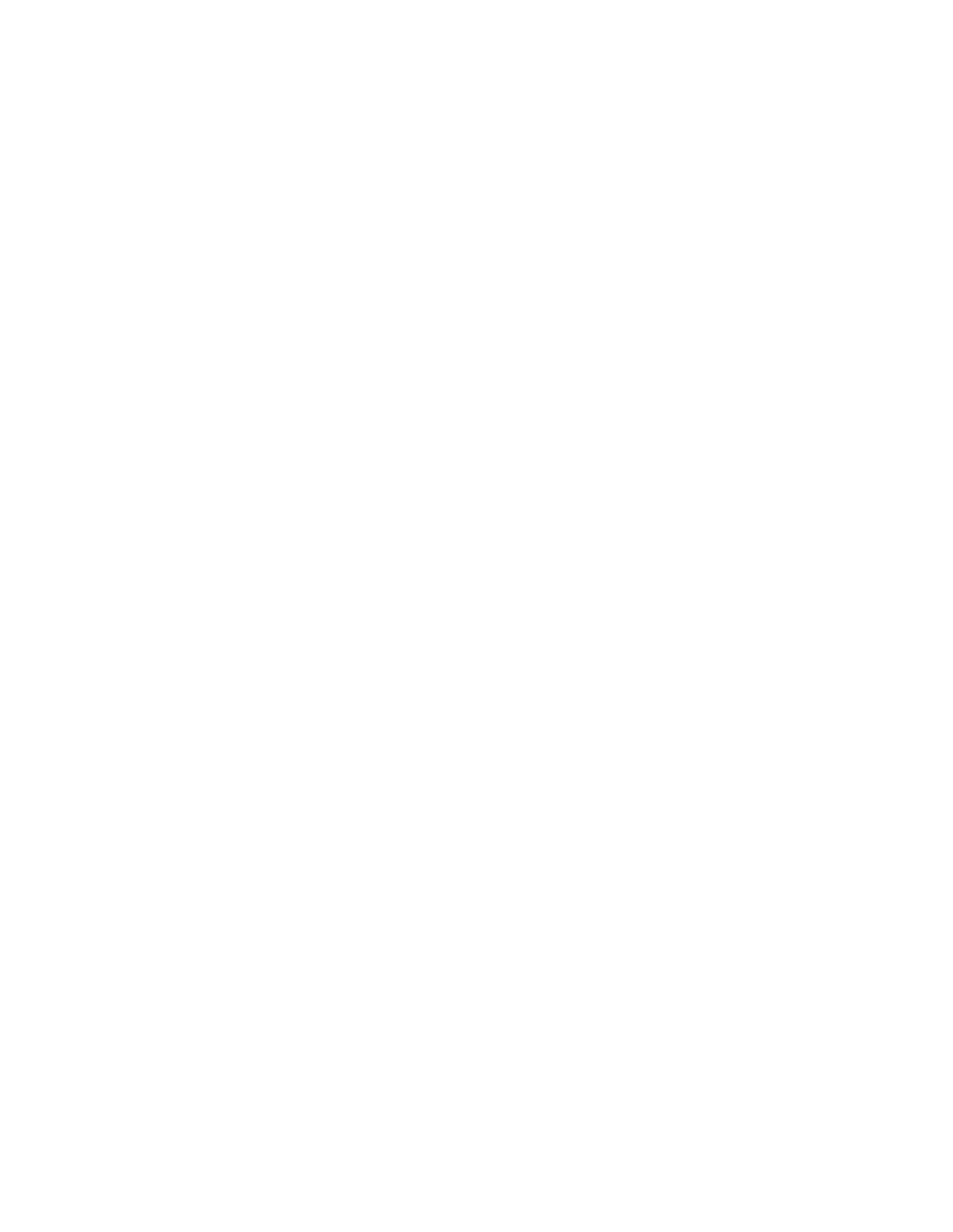## **Section 2: Low-Hanging Fruit**

This section highlights areas where a small adjustment would result in significantly stronger policy. Unlike the more complex topics identified in Section 1, the issues listed in this section represent low-hanging fruit, policies that can be addressed in relatively short order.

#### **1. ENSURE THAT UNDERGRADUATE TEACHER PREPARATION PROGRAMS ADMIT CANDIDATES WHO ARE PREPARED TO DO COLLEGE-LEVEL WORK:**

Basic skills tests were initially intended as a minimal screening mechanism for teacher preparation programs, to be used at the point of admission to ensure that programs do not admit anyone who is not prepared to do college-level work. Admitting prospective teachers that have not passed basic skills tests—the current generation of which generally assess only middle school level skills—may result in programs devoting already limited time to basic skills remediation rather than preparation for the classroom. At present, New Mexico does not require aspiring teachers to pass a basic skills test as a criterion for admission to teacher education programs, instead delaying the requirement until teacher candidates are ready to apply for licensure. The state should adjust the timing of its basic skills test, requiring that teacher candidates pass the test, or demonstrate equivalent performance on a college entrance exam such as the SAT or ACT, as a condition of admission to a teacher preparation program.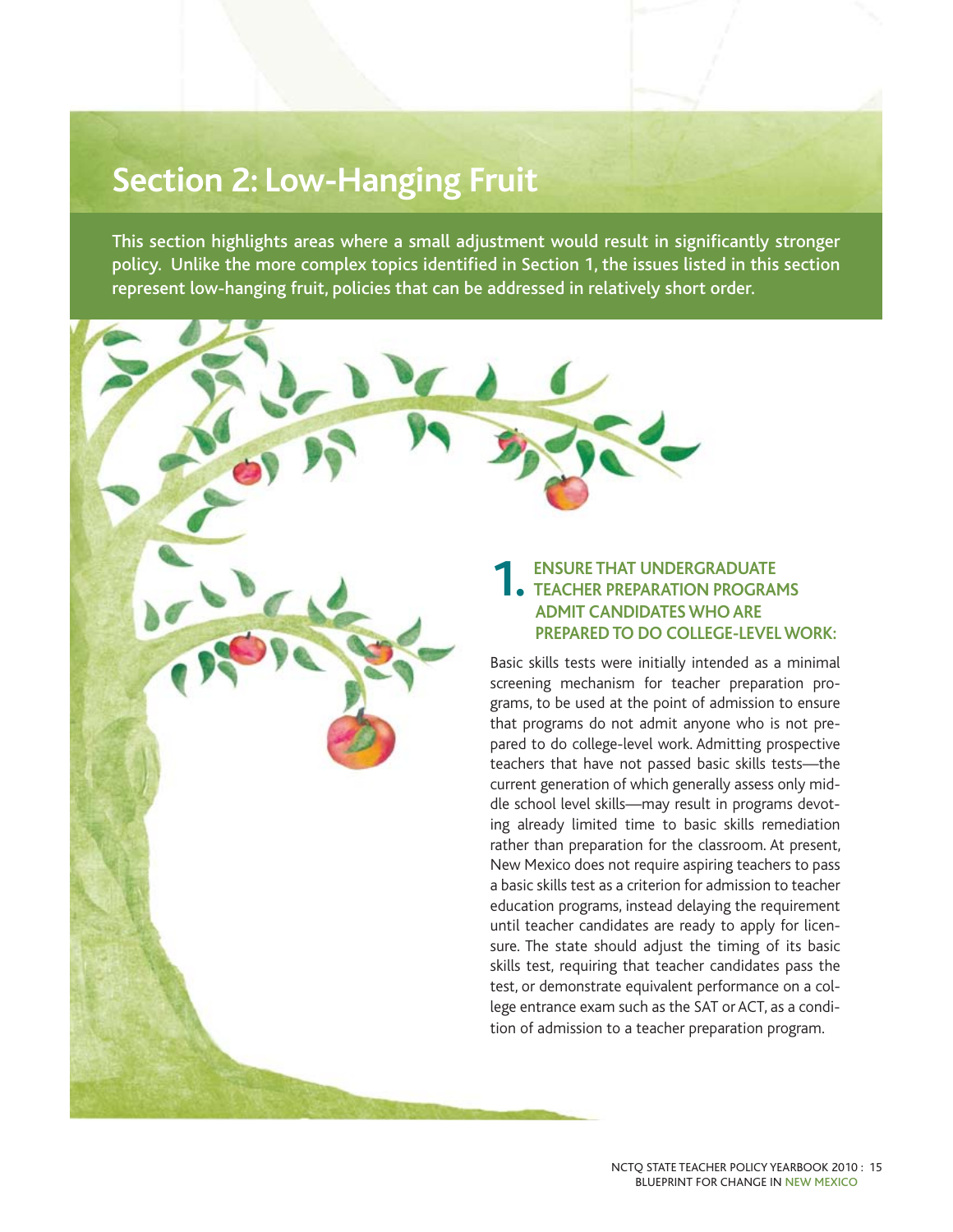

#### **2. ENSURE THAT SPECIAL EDUCATION TEACHERS ARE ADEQUATELY PREPARED TO TEACH SUBJECT MATTER:**

To allow special education students the opportunity to reach their academic potential, special education teachers should be well trained in subject matter. As a first step toward ensuring requisite content knowledge, New Mexico should require that elementary special education candidates pass the same New Mexico Teacher Assessments (NMTA) subject-area test as other elementary teachers.

To ensure that secondary special education teachers are adequately prepared to teach multiple subjects, New Mexico should require that teacher preparation programs graduate secondary special education teacher candidates who are highly qualified in at least two subjects. The most efficient way to accomplish this objective is to require that teacher candidates earn the equivalent of two subject-area minors and pass tests in those areas. New Mexico does require that secondary special education candidates complete 24 semester hours in a content-related field; however, this only ensures that they will be highly qualified in one area.

## **3. INFORM THE PUBLIC ABOUT TEACHER PREPARATION PROGRAM QUALITY:**

Even though New Mexico does not collect more meaningful data to measure the performance of teacher preparation programs, it should at least publish on the state's website the licensure test pass rate data for each program that are reported to the federal government as required under Title II.

## **4. ENSURE THAT OUT-OF-STATE TEACHERS MEET THE STATE'S TESTING REQUIREMENTS:**

New Mexico should uphold its standards for all teachers and insist that out-of-state teachers meet its own licensure test requirements. While it is important not to create unnecessary obstacles for teachers seeking reciprocal licensure in a new state, testing requirements can provide an important safeguard. Particularly given the variance of the passing scores required on licensure tests, states must not assume that a teacher that passed another state's test would meet its passing score as well. New Mexico takes considerable risk by granting a waiver for its licensing tests to any out-ofstate teacher who has passed a test in another state. The state should not provide any waivers of its teacher tests unless an applicant can provide evidence of a passing score under its own standards. The negative impact on student learning stemming from a teacher's inadequate subject-matter knowledge is not mitigated by the teacher's having met another state's testing requirements.

## **5. REPORT SCHOOL-LEVEL DATA TO SUPPORT THE EQUITABLE DISTRIBUTION OF TEACHERS:**

New Mexico currently publicly reports the percentage of highly qualified teachers at the school level, but it only reports the percentage of teachers on emergency or provisional credentials at the district level. In order to promote the equitable distribution of teacher talent among schools within districts, these data should also be reported at the individual school level.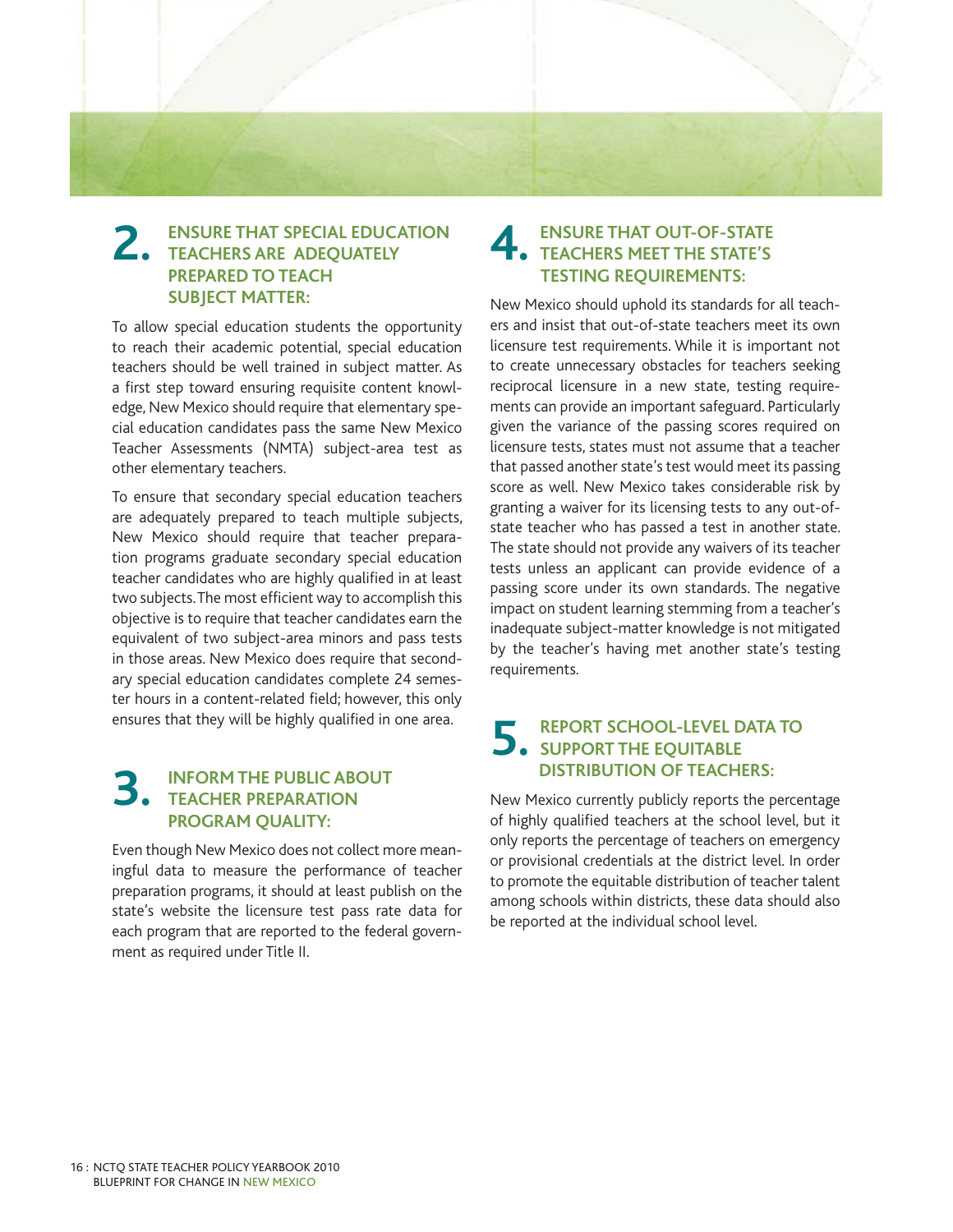## **Section 3: Systemic Issues**

This section discusses some of the longer-term systemic issues related to teacher quality that states also need to address. While these may not be "front-burner" issues in many states, they are important to an overall reform agenda.

## **1. Performance Management**

The critical relationship between teacher quality and student achievement has been well established, and ensuring that all students have teachers with the knowledge and skills to support their academic success has become a national priority. Yet the policy framework that governs the teaching profession in most states is almost entirely disconnected from teacher effectiveness. Although states largely control how teachers are evaluated, licensed and compensated, teacher effectiveness in terms of student learning has not been a central component in these policies.

Fortunately, this is starting to change. Fifteen states have made progress in their requirements for teacher evaluation in the last year alone.<sup>1</sup> As evaluation ratings become more meaningful, states should plan to connect teacher evaluation to an overall system of performance management. The current siloed approach, with virtually no connection between meaningful evidence of teacher performance and the awarding of tenure and professional licensure, needs a fundamental overhaul. These elements must not be thought of as isolated and

discrete, but as part of a comprehensive performance system. This system should also include compensation strategies as well as new teacher support and ongoing professional development, creating a coordinated and aligned set of teacher policies.

Meaningful evaluation is at the center of a performance management system, and, as discussed in the Critical Attention section of this report, New Mexico has considerable work to do to ensure that evaluations measure teacher effectiveness. But as the state moves forward, it should keep in mind the larger goal of creating a performance management system.

A successful performance management system—one that gives educators the tools they need to be effective, supports their development, rewards their accomplishments and holds them accountable for results is essential to the fundamental goal of all education reform: eliminating achievement gaps and ensuring that all students achieve to their highest potential.

<sup>1</sup> Includes changes to state policies regulating the frequency of evaluations for probationary and nonprobationary teachers as well as requirements that teacher evaluations consider classroom effectiveness.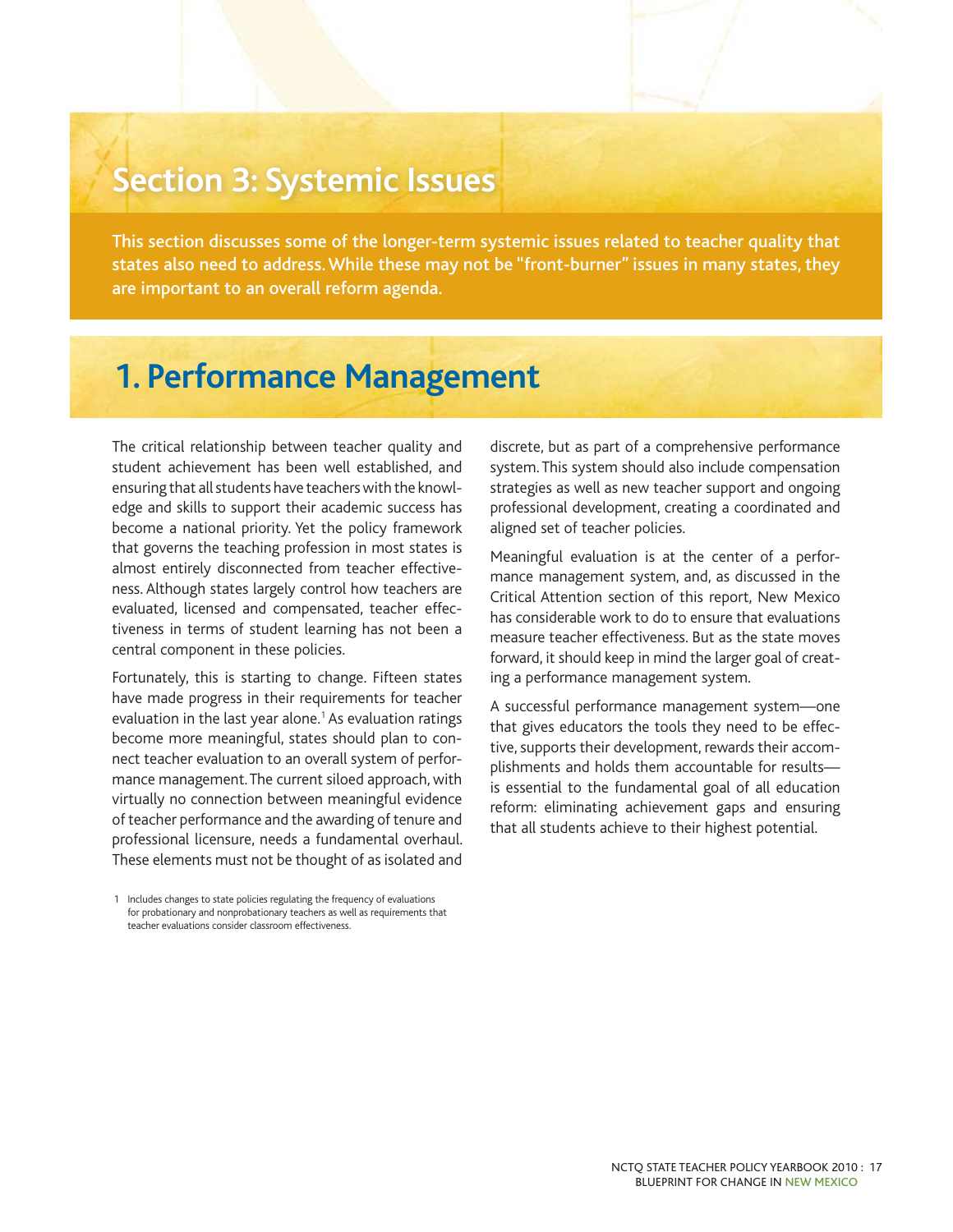## **2. Pension Reform**

State pension systems are in need of a fundamental overhaul. In an era when retirement benefits have been shrinking across industries and professions, teachers' generous pensions remain fixed. In fact, nearly all states, including New Mexico, continue to provide teachers with a defined benefit pension system, an expensive and inflexible model that neither reflects the realities of the modern workforce nor provides equitable benefits to all teachers.

The current model greatly disadvantages teachers who move from one state to another, career switchers who enter teaching and those who teach for fewer than 20 years. For these reasons alone, reform is needed. But the dubious financial health of states' pension systems makes this an area in need of urgent atten-



Amount New Mexico pays for each teacher that retires at an early age with unreduced benefits until that teacher reaches age 65<sup>4</sup>

tion. Some systems carry high levels of unfunded liabilities, with no strategy to pay these liabilities down in a reasonable period, as defined by standard accounting practices. According to New Mexico's 2009 actuarial report, its sys-

tem was only 67.5 percent funded, significantly below recommended benchmarks.<sup>1</sup> When funding cannot keep up with promised benefits, a new approach is clearly needed. And changes must be made immediately to alter the long-term outlook for the state, as it is exceedingly difficult to reduce promised benefits once a teacher is a member of the system––regardless of whether the state can afford them.

Systemic reform should lead to the development of a financially sustainable, equitable pension system that includes the following:

■ The option of a fully portable pension system as teachers' primary pension plan, either through a defined contribution plan or a defined benefit plan that is formatted similar to a cash balance plan<sup>2</sup>

- Reasonable district and teacher contribution rates
- Vesting for teachers no later than the third year of employment
- Purchase of time in a defined benefit plan for unlimited previous teaching experience at the time of employment, as well as for all official leaves of absence, such as maternity and paternity leave
- The option in a defined benefit plan of a lump-sum rollover to a personal retirement account upon employment termination, which includes teacher contributions and all accrued interest at a fair interest rate
- Funds contributed by the employer included in withdrawals due to employment termination
- A neutral formula for determining pension benefits, regardless of years worked (eliminating any multiplier that increases with years of service or longevity bonuses $)^3$
- Eligibility for retirement benefits based solely on age, not years of service, in order to avoid disincentives for effective teachers to continue working until conventional retirement age.

- 1 Public Fund Survey, http://www.publicfundsurvey.org/www/publicfundsurvey/ actuarialfundinglevels.asp.
- 2 A cash balance pension plan is a benefit plan in which participants, and their employers if they choose, periodically contribute a predetermined rate to employees' individual pension accounts. These contributions grow at a guaranteed rate. Upon retirement or withdrawal, the participant may receive the full account balance in one lump sum, so long as the benefits are fully vested. (Based on Economic Research Institute, http://www.eridlc.com/resources/ index.cfm?fuseaction=resource.glossary)
- 3 The formula may include years of service (i.e., years of service x final average salary x benefit multiplier), but other aspects of the benefit calculation, such as the multiplier, should not be dependent on years of service.
- 4 Calculations are based on a teacher who starts teaching at age 22, earns a starting salary of \$35,000 that increases 3 percent per year, and retires at the age when he or she is first eligible for unreduced benefits. Calculations use the state's benefit formula for new hires, exclude cost of living increases, and base the final average salary on the highest three years. Age 65 is the youngest eligibility age for unreduced Social Security benefits.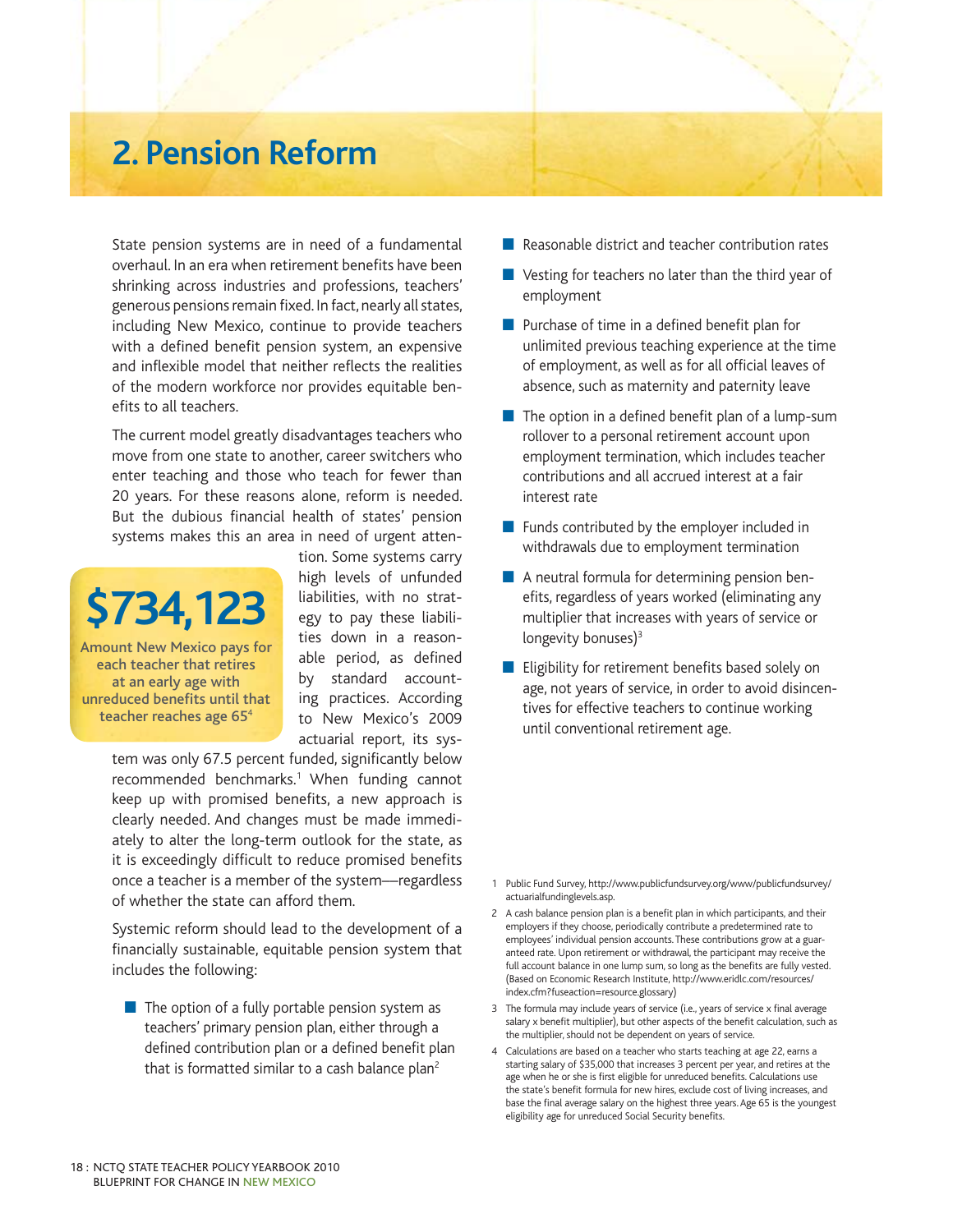## **3. Certification of Special Education Teachers**

States' requirements for the preparation of special education teachers are one of the most neglected and dysfunctional areas of teacher policy. The low expectations for what special education teachers should know stand in stark contradiction to state and federal expectations that special education students should meet the same high standards as other students.

New Mexico, like most states, sets a low bar for the content knowledge that special education teachers must have. The state does require that elementary special education teachers take subject-matter coursework but fails to require that they demonstrate content knowledge on a subject-matter test. Further, although secondary special education teachers must be highly qualified in every subject they will teach, the state's current policy of requiring 24 semester hours in a content-related field only ensures that teacher preparation programs graduate teachers who are highly qualified in one core academic area.

But the problem requires a more systemic fix than just raising content requirements for elementary and secondary special education teachers. The overarching issue is that too many states, including New Mexico, make no distinction between elementary and secondary special education teachers, certifying all such teachers under a generic K-12 special education license. While this broad umbrella may be appropriate for teachers of low-incidence special education students, such as those with severe cognitive disabilities, it is deeply problematic for high-incidence special education students, who are expected to learn grade-level content. And because the overwhelming majority of special education students are in the high-incidence category, the result is a fundamentally broken system.

It is virtually impossible and certainly impractical for states to ensure that a K-12 teacher knows all the subject matter he or she is expected to be able to teach. And the issue is just as valid in terms of pedagogical knowledge. Teacher preparation and licensure for special education teachers must distinguish between elementary and secondary levels, as they do for general education. The current model does little to protect some of our most vulnerable students.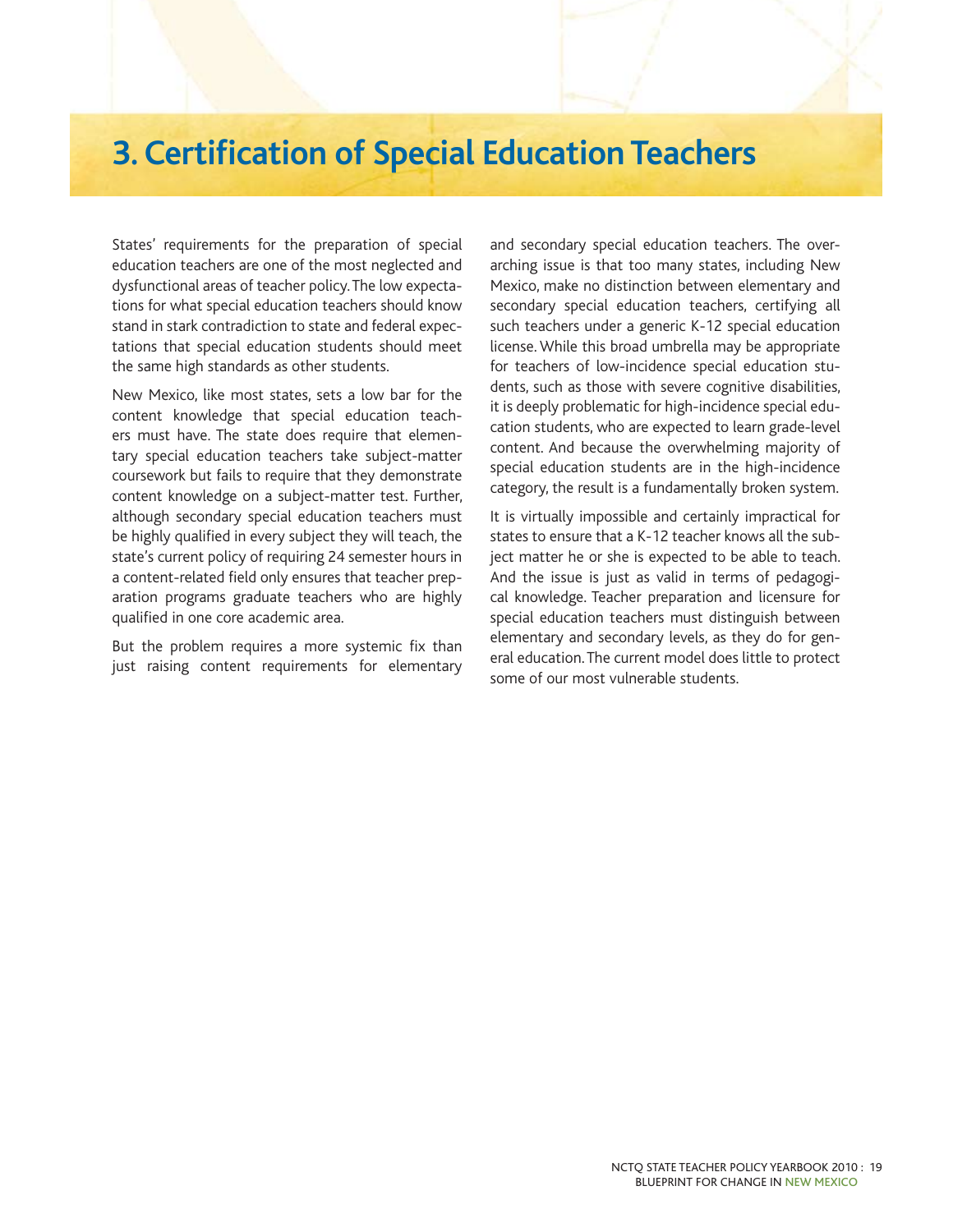| Figure 5                                | Jonesony ak. 12 centification  | $\Box$ $\Box$ $\Box$ $\alpha$ offer k, $z_2$ and $\alpha$ and $\alpha$ and $\alpha$ and $\alpha$ and $\alpha$ and $\alpha$ and $\alpha$ $\alpha$ $\alpha$ |                                                                                                                                       |  |
|-----------------------------------------|--------------------------------|-----------------------------------------------------------------------------------------------------------------------------------------------------------|---------------------------------------------------------------------------------------------------------------------------------------|--|
|                                         |                                |                                                                                                                                                           | $\begin{bmatrix} O_{\rm OS} & O_{\rm ff} \ O_{\rm ff} & O_{\rm ff} \ O_{\rm ff} & O_{\rm ff} \ O_{\rm ff} & O_{\rm ff} \end{bmatrix}$ |  |
| Do states distinguish                   |                                |                                                                                                                                                           |                                                                                                                                       |  |
| between elementary                      |                                |                                                                                                                                                           |                                                                                                                                       |  |
| and secondary special                   |                                |                                                                                                                                                           |                                                                                                                                       |  |
| education teachers?                     |                                |                                                                                                                                                           |                                                                                                                                       |  |
|                                         |                                |                                                                                                                                                           |                                                                                                                                       |  |
| Alabama                                 |                                |                                                                                                                                                           |                                                                                                                                       |  |
| Alaska                                  |                                |                                                                                                                                                           |                                                                                                                                       |  |
| Arizona                                 |                                |                                                                                                                                                           |                                                                                                                                       |  |
| <b>Arkansas</b>                         |                                |                                                                                                                                                           |                                                                                                                                       |  |
| California                              |                                |                                                                                                                                                           |                                                                                                                                       |  |
| Colorado                                |                                |                                                                                                                                                           |                                                                                                                                       |  |
| Connecticut                             |                                |                                                                                                                                                           |                                                                                                                                       |  |
| Delaware<br><b>District of Columbia</b> |                                |                                                                                                                                                           |                                                                                                                                       |  |
| Florida                                 |                                |                                                                                                                                                           |                                                                                                                                       |  |
| Georgia                                 |                                |                                                                                                                                                           |                                                                                                                                       |  |
| <b>Hawaii</b>                           |                                |                                                                                                                                                           |                                                                                                                                       |  |
| Idaho                                   |                                |                                                                                                                                                           |                                                                                                                                       |  |
| <b>Illinois</b>                         |                                |                                                                                                                                                           |                                                                                                                                       |  |
| Indiana                                 |                                |                                                                                                                                                           |                                                                                                                                       |  |
| lowa                                    |                                |                                                                                                                                                           |                                                                                                                                       |  |
| <b>Kansas</b>                           |                                |                                                                                                                                                           |                                                                                                                                       |  |
| Kentucky                                |                                |                                                                                                                                                           |                                                                                                                                       |  |
| Louisiana                               |                                |                                                                                                                                                           |                                                                                                                                       |  |
| Maine                                   |                                |                                                                                                                                                           |                                                                                                                                       |  |
| Maryland                                |                                |                                                                                                                                                           |                                                                                                                                       |  |
| Massachusetts                           |                                |                                                                                                                                                           |                                                                                                                                       |  |
| Michigan                                |                                |                                                                                                                                                           |                                                                                                                                       |  |
| Minnesota                               |                                | $\overline{\phantom{0}}$                                                                                                                                  | $\Box$                                                                                                                                |  |
| Mississippi                             |                                |                                                                                                                                                           | $\Box$                                                                                                                                |  |
| Missouri                                |                                |                                                                                                                                                           | $\frac{1}{10}$                                                                                                                        |  |
| Montana                                 |                                |                                                                                                                                                           |                                                                                                                                       |  |
| Nebraska                                |                                |                                                                                                                                                           |                                                                                                                                       |  |
| Nevada                                  |                                |                                                                                                                                                           |                                                                                                                                       |  |
| <b>New Hampshire</b>                    | $\Box$                         |                                                                                                                                                           | $\Box$                                                                                                                                |  |
| New Jersey                              |                                |                                                                                                                                                           |                                                                                                                                       |  |
| <b>NEW MEXICO</b><br><b>New York</b>    | P.<br>$\overline{\phantom{0}}$ |                                                                                                                                                           |                                                                                                                                       |  |
| North Carolina                          |                                |                                                                                                                                                           |                                                                                                                                       |  |
| <b>North Dakota</b>                     | $\Box$                         |                                                                                                                                                           |                                                                                                                                       |  |
| Ohio                                    |                                |                                                                                                                                                           |                                                                                                                                       |  |
| Oklahoma                                |                                |                                                                                                                                                           |                                                                                                                                       |  |
| Oregon                                  | $\Box$                         |                                                                                                                                                           |                                                                                                                                       |  |
| Pennsylvania <sup>1</sup>               | $\bar{\Box}$                   |                                                                                                                                                           |                                                                                                                                       |  |
| Rhode Island                            |                                |                                                                                                                                                           |                                                                                                                                       |  |
| South Carolina                          |                                |                                                                                                                                                           |                                                                                                                                       |  |
| South Dakota                            |                                |                                                                                                                                                           |                                                                                                                                       |  |
| <b>Tennessee</b>                        |                                |                                                                                                                                                           |                                                                                                                                       |  |
| <b>Texas</b>                            |                                |                                                                                                                                                           |                                                                                                                                       |  |
| Utah                                    |                                |                                                                                                                                                           |                                                                                                                                       |  |
| Vermont                                 |                                |                                                                                                                                                           |                                                                                                                                       |  |
| Virginia                                |                                |                                                                                                                                                           |                                                                                                                                       |  |
| Washington                              | $\Box$                         |                                                                                                                                                           |                                                                                                                                       |  |
| <b>West Virginia</b>                    |                                |                                                                                                                                                           |                                                                                                                                       |  |
| Wisconsin                               | io<br>O O O                    |                                                                                                                                                           |                                                                                                                                       |  |
| Wyoming                                 |                                |                                                                                                                                                           |                                                                                                                                       |  |
|                                         | 22                             | 17                                                                                                                                                        | 12                                                                                                                                    |  |
|                                         |                                |                                                                                                                                                           |                                                                                                                                       |  |

1 New policy goes into effect January 1, 2013.